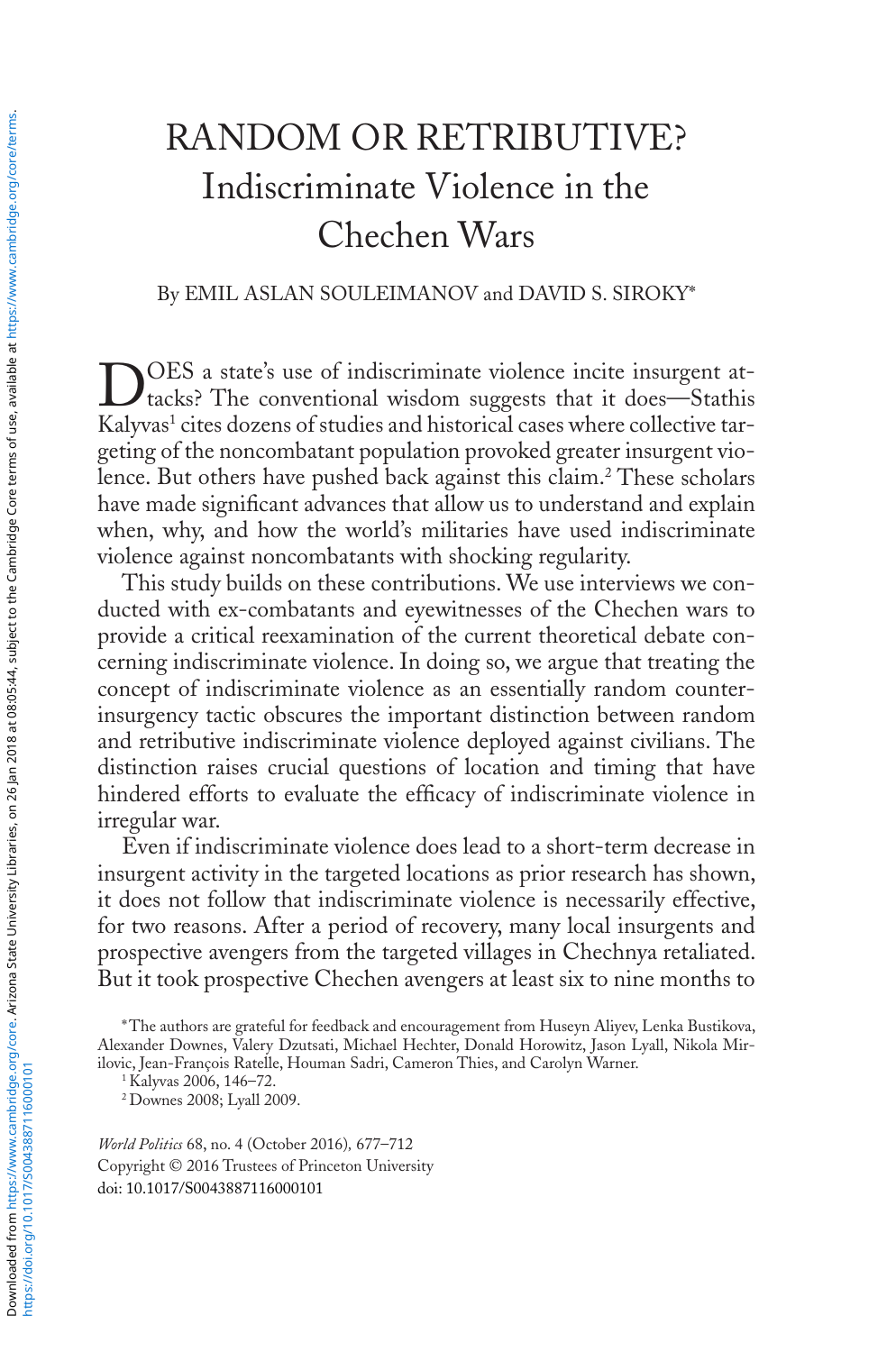recover and to coordinate their attacks, which explains why indiscriminate violence might appear effective in the short term. Moreover, and more important, indiscriminate violence deployed *retributively* against village communities in Chechnya led to retaliation *in different areas* to ensure that covillagers were not targeted in retribution. This explains why rebel violence deployed in response to retributive indiscriminate violence might not be observed in the same location. By contrast, because rebels are less fearful of retribution when indiscriminate violence is deployed *randomly* against village communities, would-be avengers from the targeted villages and local insurgents tended to strike back *in the same area* and to target randomly picked personnel from the counterinsurgent forces, but again with delays of at least six months for recovery and operational planning.

The reaction of the rebels was therefore not observed immediately (in the case of both random and retributive violence), and was not observed in the same location (in the case of retributive indiscriminate violence). Any analysis of the effectiveness of indiscriminate violence, however sophisticated, that fails to account for this delayed timing (and in the case of retributive violence, the alternative location) is bound to mistakenly attribute the lull in activity to the efficacy of the counterinsurgency's use of indiscriminate violence. Using interviews with ex-combatants and eyewitnesses of the Chechen wars from targeted Chechen villages, we show that this interpretation of the data is flawed. Our findings suggest that we need to better understand the social and political context that shapes how populations react to different forms of violence. Although the counterinsurgency contributed to a shortterm decline in insurgent activity *within* the targeted localities, rebel violence often resurfaced in the longer term. And when violence was deployed *retributively* against village communities, it created a whacka-mole dynamic that merely moved rebel violence elsewhere. As a result, both forms of indiscriminate violence reduced rebel activity in the short term, but rebels often sought vengeance in the longer term and, in response to retributive indiscriminate violence, retaliated in other areas.

There is a substantial body of scholarship on what caused the transformation of the Chechen insurgency from an ethnonationalist rebellion to a jihadist rebellion.<sup>3</sup> But these studies have paid insufficient attention to the particular techniques used by the Russian military during

<sup>3</sup> Hughes 2007; Russell 2007; Souleimanov 2011; Blank 2012; Sagramoso 2012; Kim and Blank 2013; Toft and Zhukov 2015. For an extensive and current review, see Ratelle 2015. For a study on the demand for ethnic separatism in the North Caucasus, see Siroky, Dzutsev, and Hechter 2013.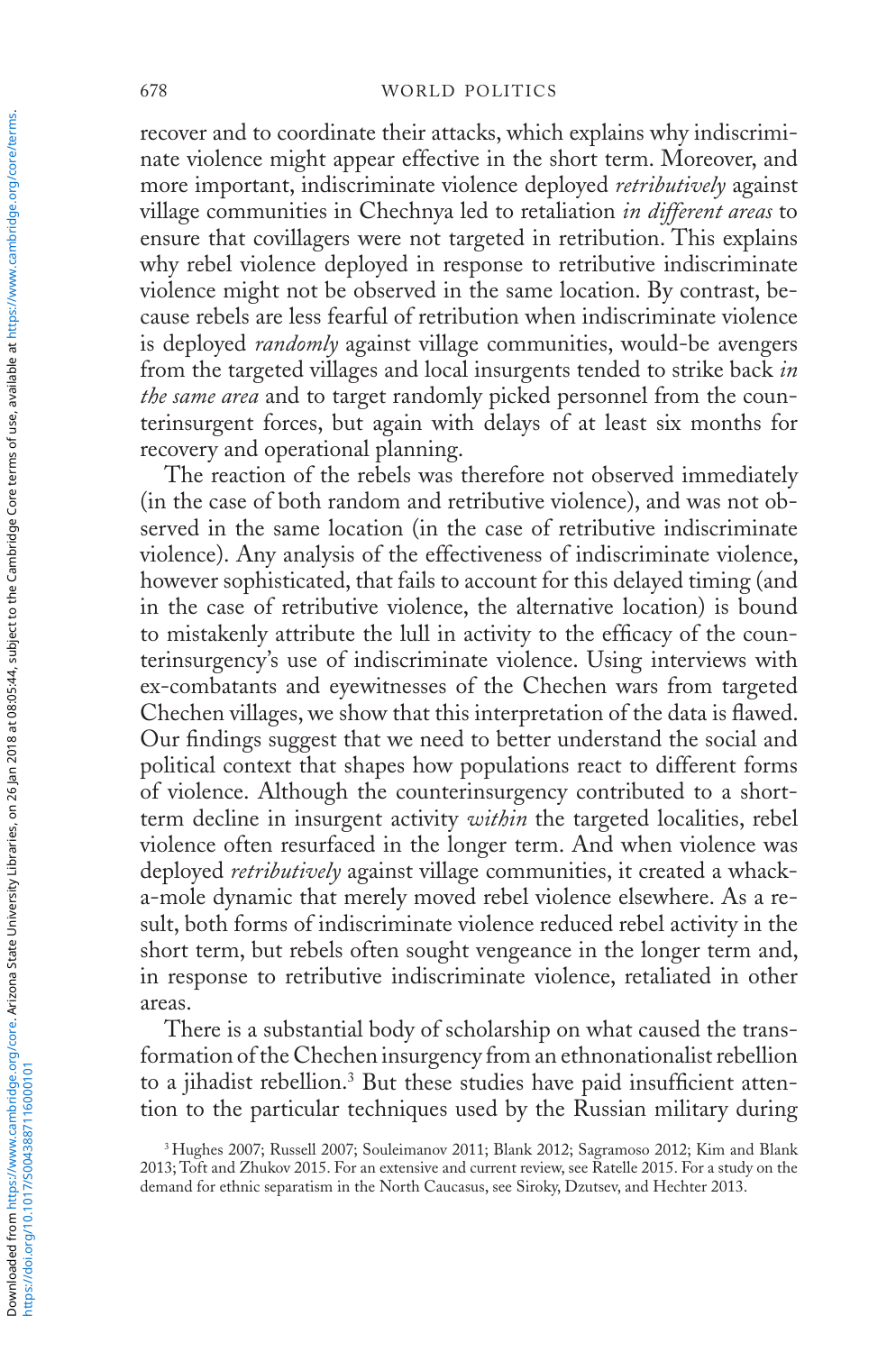the Second Chechen War, and to their effects on the insurgency's motivation and capacity to strike back.4 A number of works (for example, one by Gordon Hahn)<sup>5</sup> assess the peculiarities of the Russian military– led counterinsurgency. Other works examine how, since around 2005, the massive deployment of pro-Russian Chechen paramilitaries helped Moscow stem the tide of the local insurgency, while still other studies explore how the government's ability to obtain intelligence shaped its use of indiscriminate violence in the North Caucasus.6 However, except for a single study by Jason Lyall,<sup>7</sup> no published work has shed light on the impact of indiscriminate violence on Chechen village communities or on insurgent activity.

Needless to say, governments that target civilians—whether randomly or selectively for retribution—are violating international legal and ethical standards. Since all governments have signed the relevant treaties, such as the Geneva Conventions, they are considered bound by customary international law to follow these principles. Although certain controversial techniques might be effective for counterinsurgent forces, these armies are nonetheless committing war crimes.

This article proceeds as follows: The first section offers a critique of the dominant literature on indiscriminate and selective violence, paying special attention to the development of a new distinction between random and retributive indiscriminate violence and to the methodological limitations of sophisticated microlevel approaches to the study of violence in civil wars. The second section investigates the issue of indiscriminate violence's efficacy. The third section describes the original ethnographic data and methods used in this study. The fourth section assesses village communities as specific targets of indiscriminate

<sup>6</sup> Souleimanov 2015a; Siroky and Dzutsev 2015.

<sup>7</sup> Lyall 2009.

<sup>4</sup> One exception is Toft and Zhukov 2012, which studies the effect of "denial" and "punishment" coercive strategies on the subnational diffusion of armed conflict, and finds that denial is most effective at containing violence and punishment is least effective. For a study of the pitfalls of the Russian counterinsurgency during the earlier period of the war, see Kramer 2005, which identifies four factors that prevented Moscow from achieving a clear-cut military victory over its adversary: breakdowns of operational command, troop morale problems, strategic flaws, and conventional force vulnerability to guerrilla tactics. In an attempt to explore the causes of Russia's military victory in the initial, conventional phase of the armed conflict, Miakinkov 2011 shows the utility of force as a key determinant in asymmetric warfare. Campana and Légaré 2010 explain the formation of Moscow's counterinsurgency in Chechnya as being "a result of institutional competition" between three of the main federal agencies involved: the presidential administration, the secret service, and the army. Souleimanov and Aliyev 2015a show how the sociocultural codes of retaliation, hospitality, and silence gave Chechen insurgents an asymmetric advantage over the much stronger Russian military in the 1990s, while Moscow's deployment of Chechen counterinsurgents in the 2000s helped the Russian military strip Chechen insurgents of this asymmetric advantage. 5 Hahn 2008.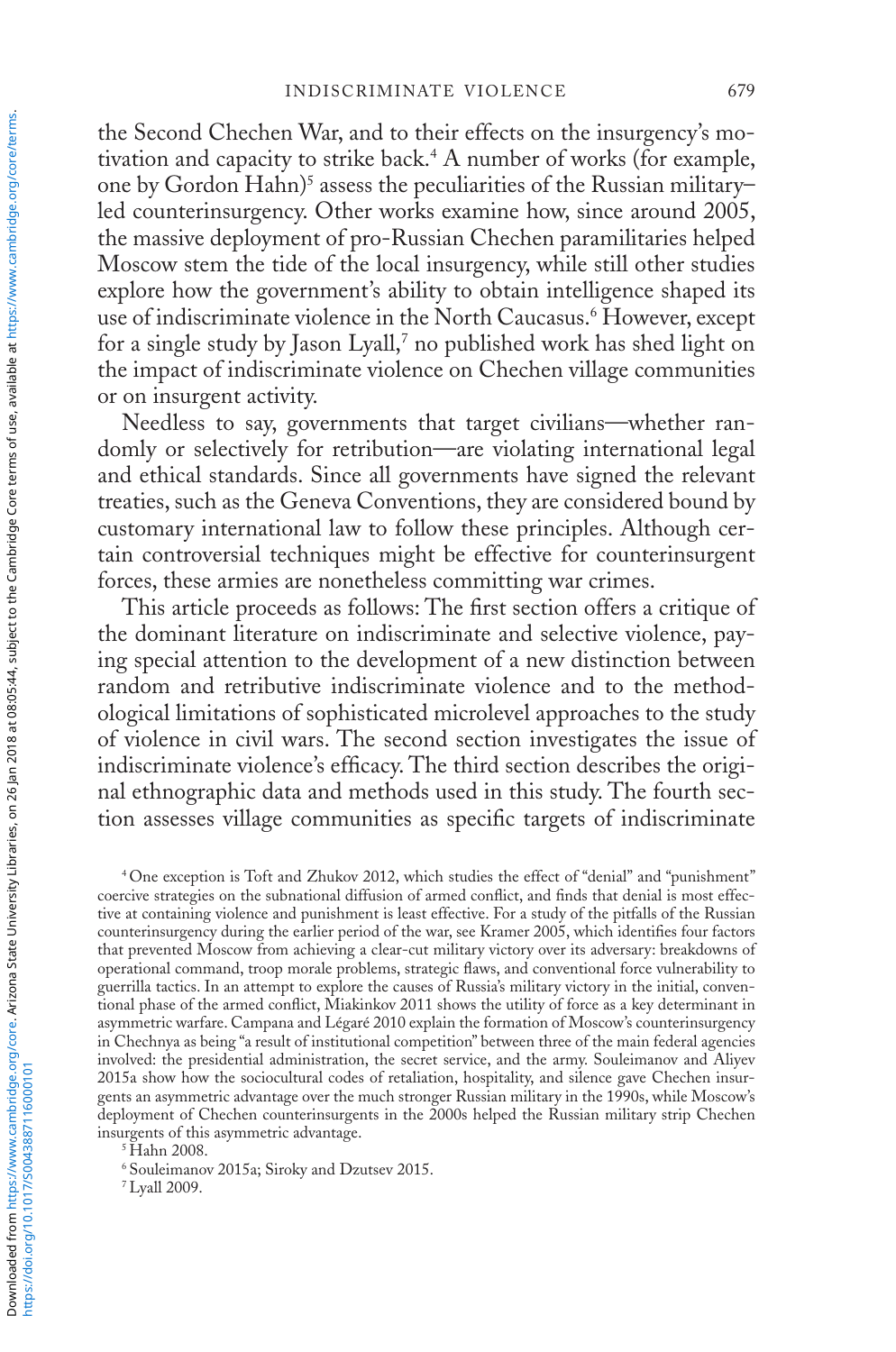violence and examines the logic of random versus retributive indiscriminate violence during the First and Second Chechen wars. The fifth section specifies three mechanisms that explain the effects of retributive versus random indiscriminate violence against Chechen village communities, and then addresses potential criticisms. The final section offers a conclusion.

### RANDOM OR RETRIBUTIVE?

The vast majority of current scholarship on irregular warfare distinguishes between indiscriminate and selective violence. Typically, these are differentiated based on whether the subjects of violence are participants in the armed conflict (in which case it is selective) or are not participants (in which case it is indiscriminate). To cite a widely used definition, in selective violence, "individuals are targeted based on personalized information about their actions."8 Apart from combatants as direct participants in armed conflict, current definitions identify potential targets of selective violence as "limited to people who actually provide material support—food, shelter, other supplies, information on the enemy's movements, or sanctuary from discovery—to the adversary."9 Although this definition of selective violence signifies a clear-cut departure from the international law categories of combatants (those taking part in combat), and noncombatants (civilians who do not take part in combat), it provides analytic insight because almost all insurgencies hinge on support from noncombatants.<sup>10</sup>

By contrast, indiscriminate violence occurs "when individuals are targeted solely on the basis of their membership in a group perceived to be connected with the opposition and irrespective of their individual actions . . . groups [that] may be based on ties of kinship, location, class, ethnicity, etc."11 Alexander Downes defines indiscriminate violence as "targeting everyone in a particular village or district with no effort to determine guilt or innocence,"<sup>12</sup> and Lyall echoes it: "the collective targeting of a population without credible efforts to distinguish between combatants and civilians."13

Current definitions of indiscriminate violence may be useful for some purposes, but they suffer from three flaws. First, they include

<sup>8</sup> Kalyvas 2004, 101.

<sup>9</sup> Downes 2007, 421.

<sup>10</sup> Krüger and Davenport 2012, 4–5; Salehyan, Siroky, and Wood 2014; Siroky 2016.

<sup>11</sup> Kalyvas 2004, 101.

<sup>12</sup> Downes 2007, 421.

<sup>&</sup>lt;sup>13</sup> Lyall 2009, 358.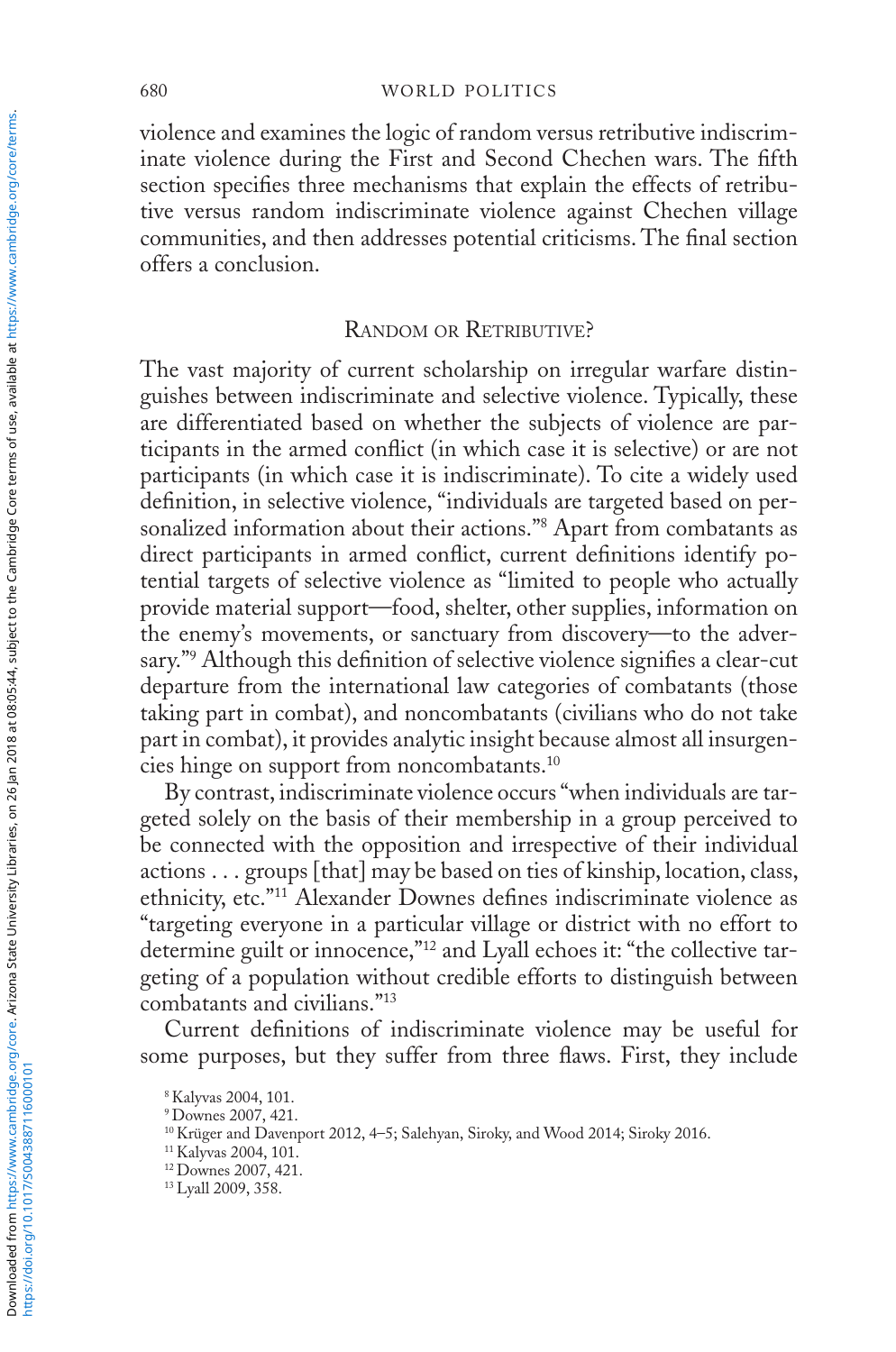nonparticipant populations (civilians) who refrain from taking any part in the armed conflict—providing no material support either directly (by means of combat) or indirectly (for example, by giving the combatants shelter or information). Second, civilian populations are only guilty by association, in the sense of sharing ethnicity, religion, class, or contiguity. Third, current definitions implicitly treat the targeting of village communities of a few hundred people the same as the targeting of entire ethnic, subethnic, and confessional groups. Those broader groups often lack personal knowledge of other group members, hierarchical structure, local decision-making mechanisms, and mutual attachment at the interpersonal level. As a result, the literature has failed to distinguish between the different effects that indiscriminate violence may have upon the distinct groups subsumed into the umbrella category of victims of indiscriminate violence.

This failure has significant implications for the validity of a central assumption in the literature: that *indiscriminate* violence is defined by a high degree of randomness. The very notion of indiscriminate violence hinges upon the presumption that civilians who refrain from participating in armed conflict are targeted *randomly*, purely on the grounds of a set of group-based attributes assigned to them by perpetrators of violence who do not distinguish between those who are involved in the armed conflict and those who are not. As far as the "level at which guilt (and hence, targeting) is determined," targeting occurs without preselection.<sup>14</sup> Hence, at the microlevel, the targeting of civilians is random.

Yet "very little, if any, violence in civil war is random or actually indiscriminate."15 Indeed, at the macrolevel, indiscriminate violence still postdates group-based target selection, since the perpetrators of violence target only some members of a larger group that they associate with the adversary, but not others. As Kalyvas and Matthew Kocher point out, "violence is selective when targeting requires the determination of individual guilt; it is indiscriminate when targeting is based on guilt by association or collective guilt."16 In other words, targeting based upon information about an individual's armed conflict-related activities—*individual* guilt*—*is a marker of selective violence, whereas the targeting of entire population groups on the basis of *collective* guilt is tantamount to indiscriminate violence.

Ethically speaking, individuals involved in a given insurgency may

<sup>14</sup> Kalyvas 2008, 405.

<sup>&</sup>lt;sup>15</sup> Hultquist 2012, 5.

<sup>&</sup>lt;sup>16</sup> Kalyvas and Kocher 2007, 188.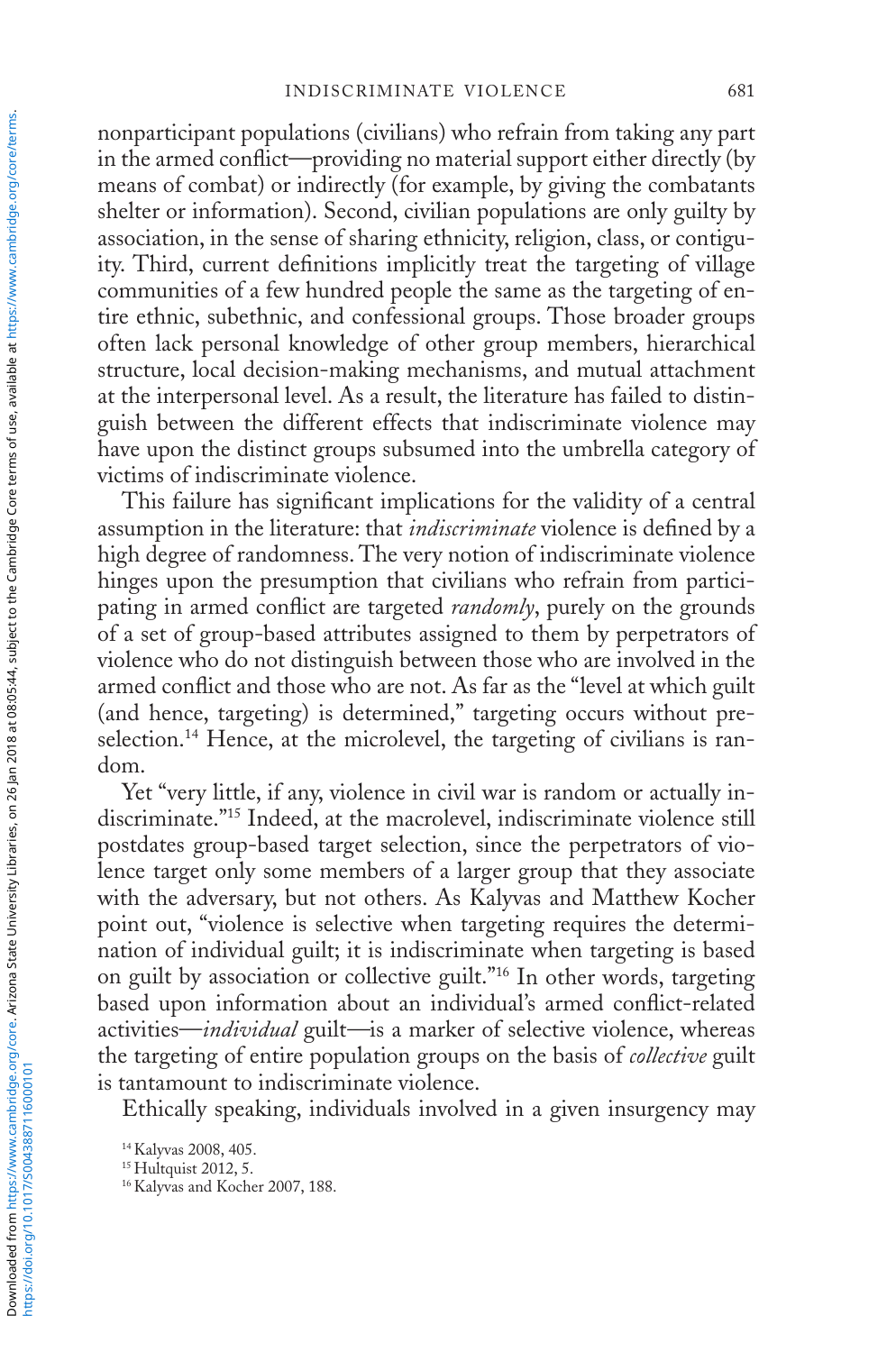be "guilty" of fighting for their country's freedom, whereas the counterinsurgent would be "guilty" of violently repressing a native population's legitimate aspirations. We use the term "guilt" as an important analytical (rather than legal or ethical) category that helps to distinguish between individuals who are involved in the hostilities on the insurgents' side, either as combatants or noncombatants, and those who are not, because this is the distinction made by the counterinsurgents themselves. Thus, what makes individuals "guilty" is the state's perception of collective responsibility, that is, guilt by association.

Against this backdrop, the notion of retributive violence appears to replicate the distinction between indiscriminate and selective violence; it is also centered on the premise of guilt, but is more fine-grained. When based on the premise of individual guilt, retributive violence is akin to selective violence at the microlevel. At the macrolevel, retributive violence deployed against entire groups that the perpetrator of violence associates with the adversary is based on the premise of collective guilt. Current scholarship implicitly regards the targeting of individuals based on the premise of collective guilt as indiscriminate (and thus random), inasmuch as this form of targeting fails to establish—or to follow from—the logic of individual guilt.<sup>17</sup>

We suggest that it is useful to distinguish between random and retributive forms of indiscriminate violence. Random indiscriminate violence involves air strikes, artillery shelling, or sweep operations (*zachistka* in the singular, *zachistki* in the plural) carried out against villages without regard to prior local activity (such as insurgent targeting of local counterinsurgency forces). Retributive indiscriminate violence involves similar actions against villages, but is triggered by the insurgency's prior targeting of local counterinsurgency forces. This distinction matters conceptually and empirically, as we show in this article. Whether violence was random or retributive had a critical impact on the temporal and spatial distribution of subsequent insurgent violence. Random violence prompted locals to retaliate in the same area, which was easier because they could rely on their extended networks of relatives and covillagers, and they were familiar with the terrain. Retaliation against the Russian military often took at least six months from the initial incident of random targeting.

By contrast, retaliation against *retributive* violence was riskier, since

<sup>&</sup>lt;sup>17</sup> Our analytical distinction between retributive and random violence is important for explaining the behavioral response of the local population and the insurgents to the government's actions. However, it goes without saying that both random and retributive violence aimed at noncombatant populations are equally indiscriminate and are considered war crimes from the perspective of the customary International Humanitarian Law, as stipulated by Article 13(2) of Additional Protocol II (§ 156) to the Geneva Conventions, enacted June 8, 1977.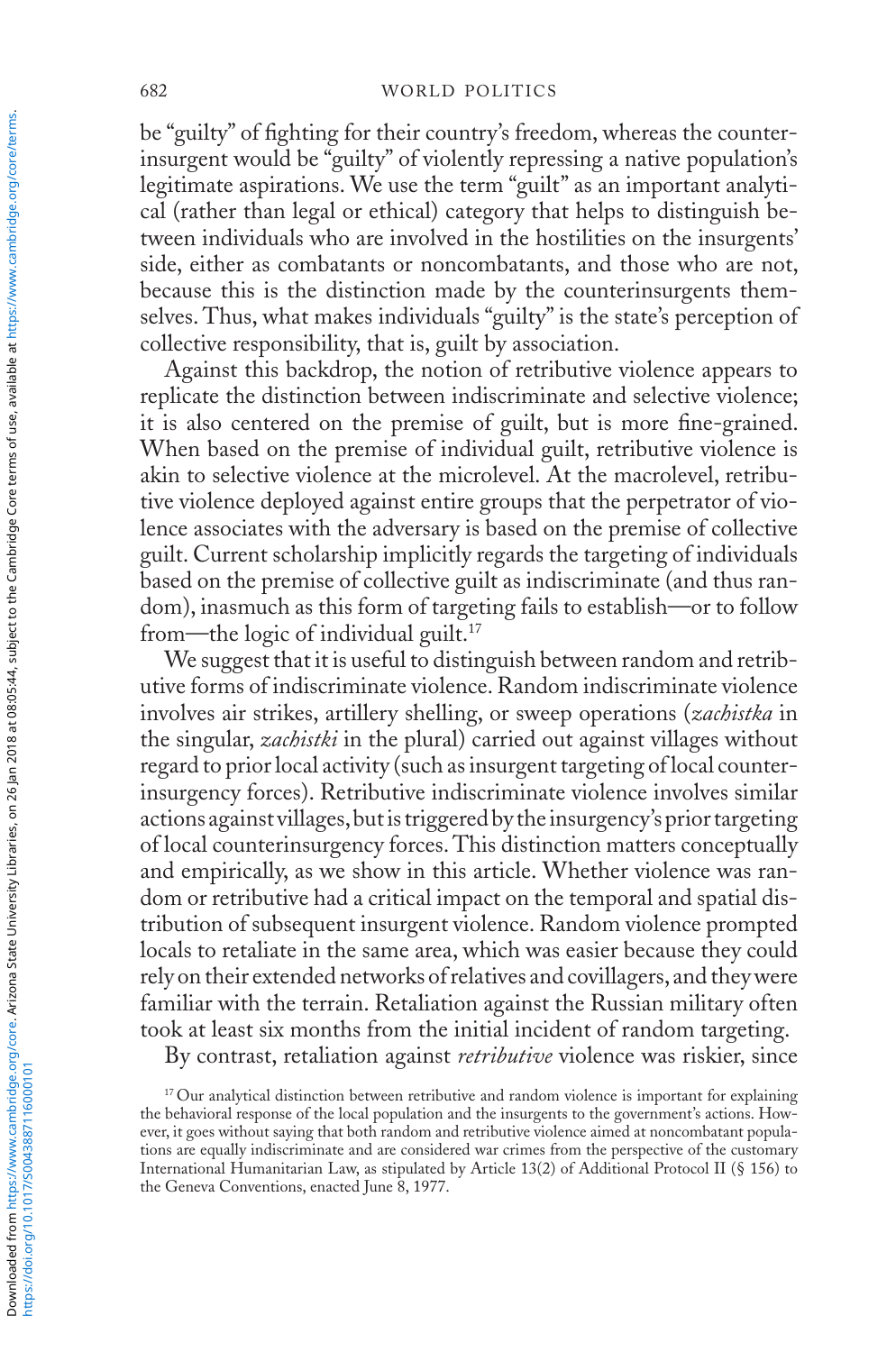it involved relying on more distant networks and traversing less familiar terrain. Transporting arms across the region increased the chance of detection and the likelihood of a Russian response against one's village. Nonetheless, locals often sought to retaliate in a different area to make sure their village communities were not targeted in reprisal, and this undertaking often took at least nine months. In other words, whenever the locals felt that an ambush against Russian troops in the vicinity of their village might bring retributive violence against their whole community, they retaliated in a different area. Under certain conditions, which we discuss below, they renounced retaliation altogether. From this perspective, retributive violence is partially productive, since locals do not retaliate in the same area, and it is also unproductive, since it merely displaces the violence to more distant areas.

#### Can Indiscriminate Violence be Effective?

Currently, there is a general consensus that "[i]n order to be efficient, violence generally needs to be selective."18 Yet as a rule, we tend to consider violence to be indiscriminate solely on the basis of our partial information regarding the knowledge and incentives of the perpetrators of violence.19 Civilians tend to free ride rather than join insurgent units and risk their lives for the sake of a distant and uncertain goal from which they themselves might not benefit. But when civilians are faced with indiscriminate violence, they may reconsider their nonparticipation in armed conflict so as to better balance the costs and benefits to themselves. As Kalyvas and Kocher note, free riding is effective as long as the costs of abstaining are lower than the costs of joining the insurgency.20

Indiscriminate violence thus raises the costs of nonparticipation relative to participation, thereby driving civilians into the arms of the insurgency. The mechanisms underlying this shift are twofold. First, civilians are often driven to support (or even join) the insurgency by a desire to retaliate for losses inflicted upon themselves and their families.<sup>21</sup> Second, indiscriminate violence drives individuals to insurgent groups to seek protection from the incumbent $^{22}$  since nonparticipation no longer guarantees individual safety.

An alternative strand of scholarship asserts that indiscriminate violence actually weakens insurgencies. When accompanied by population

https://doi.org/10.1017/S0043887116000101

<sup>18</sup> Kalyvas 2006, 7.

<sup>19</sup> Kalyvas 2006, 148.

<sup>20</sup> Kalyvas and Kocher 2007.

<sup>21</sup> Anderson 2005, 46–47; Hashim 2006, 99–104; Souleimanov 2007.

<sup>22</sup> Mason and Krane 1989; Goodwin 2001; Kalyvas 2006, 151–59.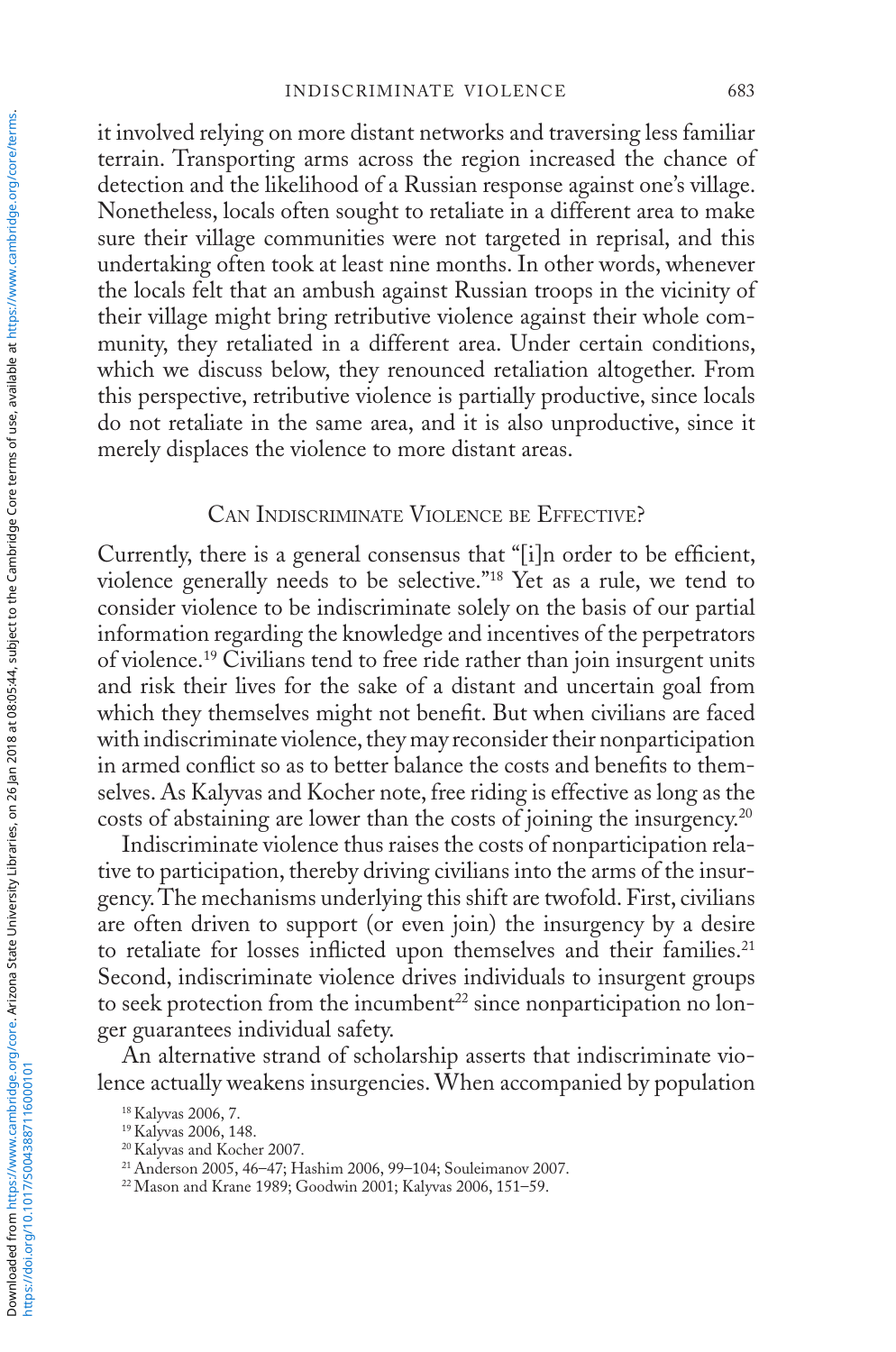resettlement—either enforced explicitly by the incumbent, or caused by the extensive shelling of civilian areas—indiscriminate violence may have the effect of disrupting the resources (and the social and economic base) of an insurgent group.<sup>23</sup> Furthermore, indiscriminate violence may alienate local populations, who blame the insurgents for the suffering inflicted upon them. We know of cases in which civilians defected to the incumbent's side, $24$  pleaded with insurgents to cease their resistance,<sup>25</sup> or even resisted insurgents militarily within their respective areas.<sup>26</sup>

In Chechnya, Lyall demonstrates that the indiscriminate violence deployed by the Russian military against Chechen villages during the period 2001–2005 actually reduced the level of insurgent violence within the targeted areas by nearly one-quarter within the ninety-day period.27 We agree with the main thrust of Lyall's study—that indiscriminate violence can be effective—but we question the interpretation. Once we distinguish between random and retributive forms of indiscriminate violence, evaluate their efficacy in a longer window to account for the time needed to retaliate, and take seriously the possibility that rebels and civilian sympathizers often strike back in different areas so as not to bring their village under retaliatory fire, we find that the interpretation of the evidence looks very different.<sup>28</sup>

For this study we conducted interviews with participants and witnesses of the violence in Chechnya, meeting with them at various sites where Chechen refugees fleeing the conflict have settled. Our interlocutors provided information directly relevant to the questions at hand: what types of violent acts by the Russian state's armed forces produced what types of retaliation from the Chechen side, where and when, and which conditions meant that no revenge attacks occurred. These interviews indicate that Lyall's focus on rebel violence in the same area within ninety days is too short a time period for individuals to mobilize and carry out retaliatory attacks. Avengers needed several months longer than ninety days to reach out to local insurgent groups, gain their

<sup>23</sup> Bennigsen-Broxup 1992; Downes 2008, 156–77.

<sup>&</sup>lt;sup>24</sup> Gammer 2006, 286.

<sup>25</sup>Elliott 2003; Daly 2007.

<sup>26</sup> Anderson 2005; Weinstein 2006.

<sup>&</sup>lt;sup>27</sup> Lyall 2009.

<sup>&</sup>lt;sup>28</sup> Lyall focuses on rebel violence in the same area within a period of ninety days. But this is too short a period for individuals to mobilize and carry out retaliatory attacks. Avengers needed some time to reach out to local insurgent groups, gain their trust, mobilize, and organize the attacks, all of which took several months longer than ninety days. Moreover, whenever indiscriminate violence was deployed retributively (rather than randomly) against village communities, locals often chose to retaliate outside their own areas to make sure their covillagers and relatives were not attacked in response.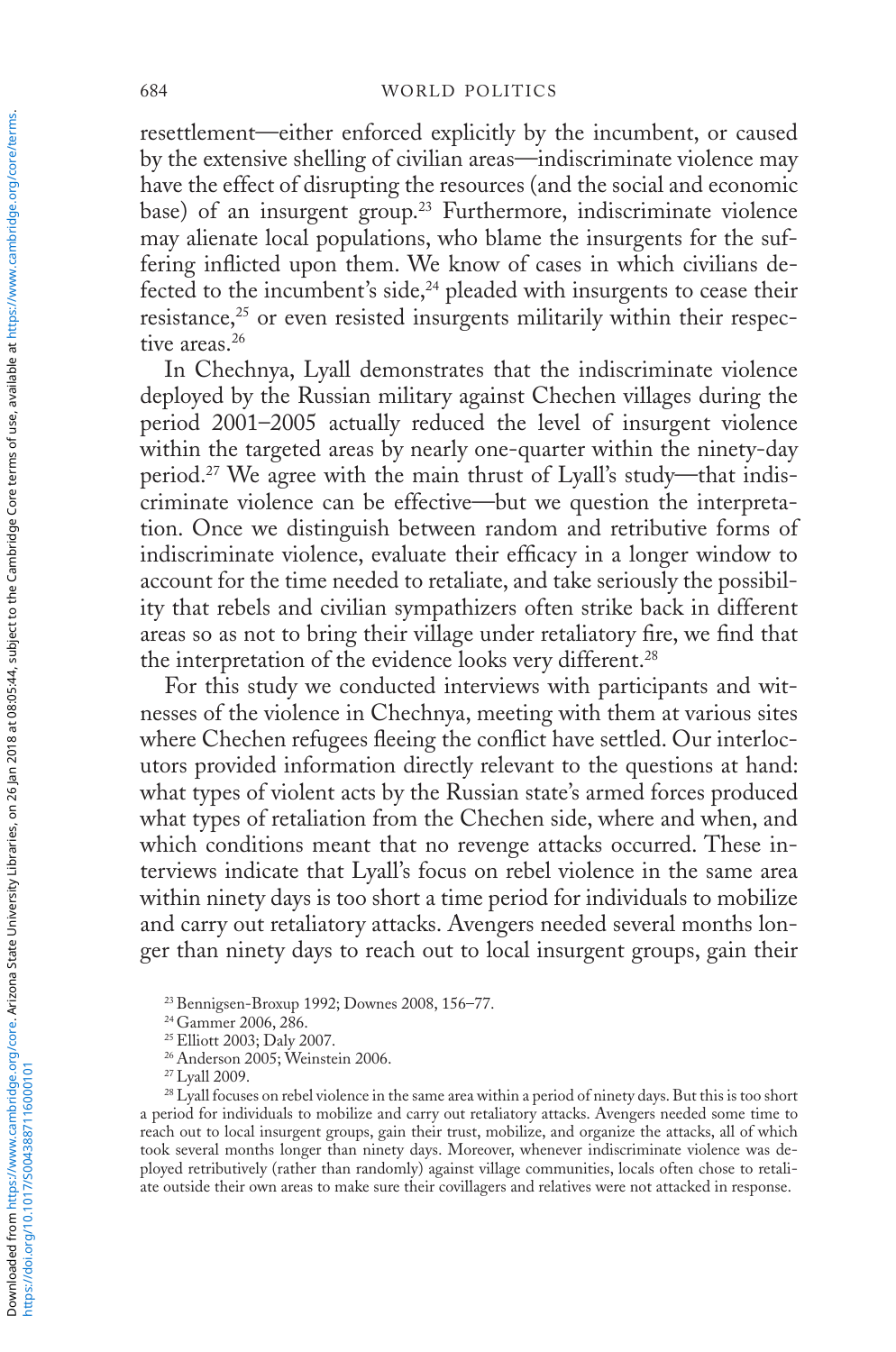trust, mobilize, and organize the attacks. Moreover, whenever indiscriminate violence was deployed retributively (rather than randomly) against village communities, locals often chose to retaliate outside their own areas to ensure that their covillagers and relatives were not attacked in response.

Survivors of random indiscriminate attacks were much more willing and able to retaliate, and frequently did so in close proximity to their own village because they did not fear retribution. In contrast, when survivors of retributive indiscriminate violence sought revenge against Russian forces, they typically did so in areas that were not close to their home communities to avert further retribution. Using this evidence, we also identify three distinct mechanisms of anti-insurgent village-based collective action that elucidate the variation in how, where, and when villagers reacted to indiscriminate retributive violence in retaliation and the conditions under which it was effective—that is, where no revenge attacks occurred**.** Having offered these conceptual distinctions and arguments, we now proceed to summarize the data and methods used in the study.

## DATA AND METHODS

To date, there is no qualitative study of these issues.29 This lack is likely due to a number of factors. First, except for the times when Chechens have taken their causes to European human rights courts, most civilian victims of violence have shown little willingness to disclose information about their suffering to outsiders. In the conservative Chechen society, with its strict codes of silence and honor, any perceived failure to avenge such violence would bring individual and familial shame, which is widely interpreted as a sign of weakness.Second, given the near absolute impunity enjoyed by Russian and Chechen law-enforcement agencies and authorities, civilian victims have minimal trust in the judicial system. Indeed, Chechen civilians (and their Chechnya-based relatives) have often been targeted for having sued federal and local authorities in Chechnya; understandably, this has rendered Chechen victims largely silent. Third, due to the draconian restrictions imposed on the work of human rights organizations within both Russia and Chechnya, coupled with the ongoing elimination of media freedoms in both territories, information with regard to human rights violations in this North

<sup>&</sup>lt;sup>29</sup>This study is not as formalized as Lyall recommends, and it lacks the field experiments he favors, but it is very much in the spirit of process-tracing causal mechanisms. See Lyall 2014.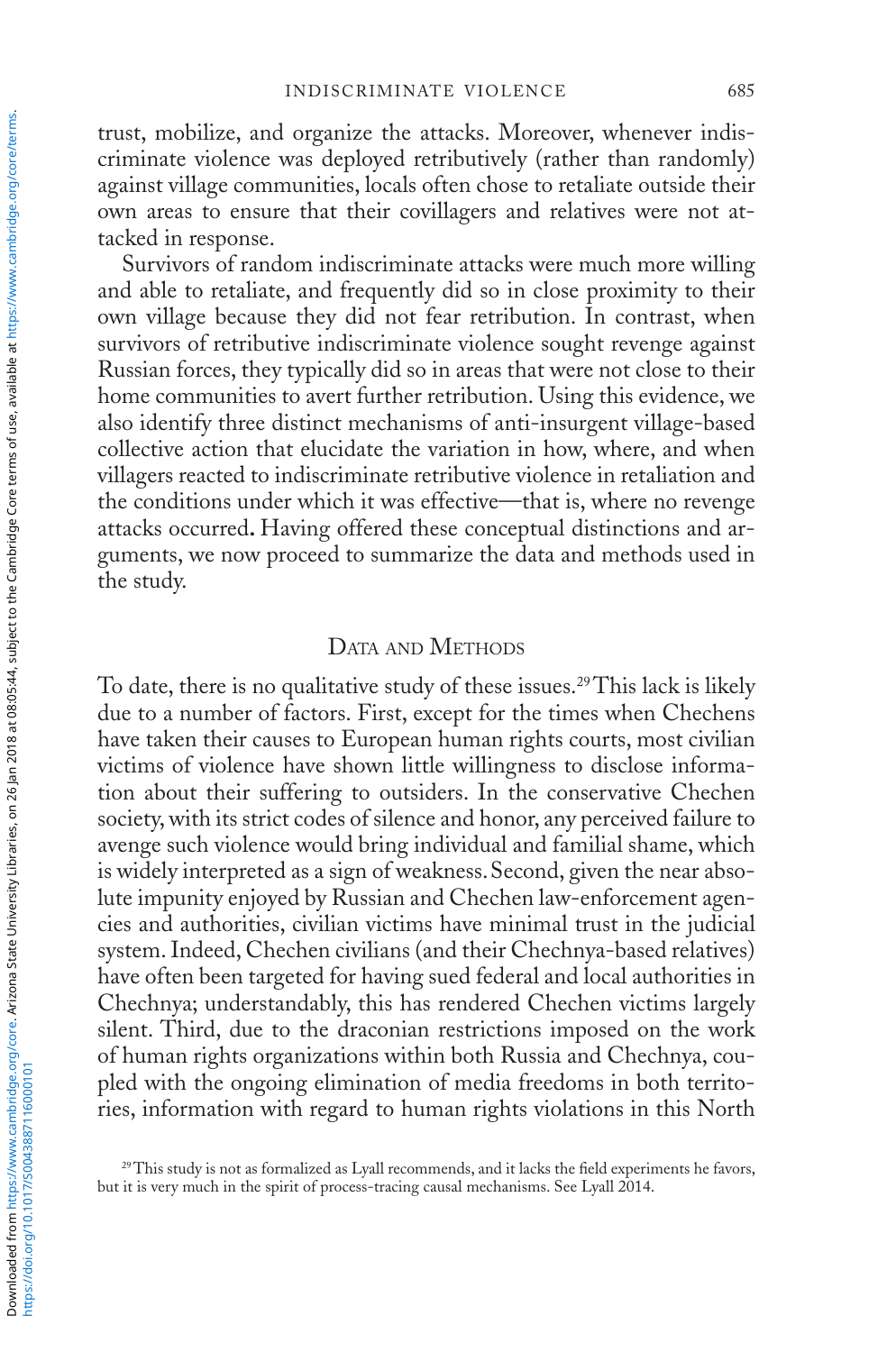Caucasian republic has been largely absent in both federal and local media.

Last, the Kremlin itself is understandably reticent regarding its wartime atrocities in the region, whether that behavior was a matter of official policy or initiated by a few bad apples. As a result, most of the evidence comes from the victims of violence rather than the statesponsored perpetrators of it. Moreover, attempts by journalists and scholars to gather data from Russians (and even Russian-based Chechens) have generally ended in failure.

Due to this lack of secondary data and the inability to conduct research in Chechnya and elsewhere in Russia, members of Chechen émigré communities based in various European countries served hitherto as the main source of information for our research. In fact, the inevitable security concerns of prospective interviewees made it impossible to conduct concentrated fieldwork on this topic in Russia in general, and in Chechnya in particular. Therefore, during the period from the middle of 2007 to the end of 2014, we scheduled a total of thirty-two semistructured interviews with Chechen emigrants in Aarhus, Amsterdam, Berlin, Copenhagen, Dresden, Hamburg, Istanbul, London, Oslo, Paris, Toulouse, and Vienna. The interviews revealed a remarkable degree of consistency. Because the vast majority of interviewees asked to remain anonymous, their names have been changed.

We used our long-term contacts within the Chechen communities in Russia and various European countries to locate our interviewees, and selected them on the basis of their direct experience with the researched form of violence. Their experience was gained as a result of either their membership in targeted village communities, their close ties (usually by means of kinship) with members of targeted village communities, or their status as former insurgents operating in targeted areas.

All the incidents to which the interviewees refer took place from 2001 to 2005.30 Compared to established macrolevel analyses, which focus on the structural causes of civil wars and insurgencies,<sup>31</sup> and to experimental techniques, this approach allowed us to look below the

<sup>&</sup>lt;sup>30</sup> Our evidence draws on the incidents of indiscriminate retributive violence that took place in Chiri-Yurt, Shali district (May–July 2001); Assinovskaya, Sunzha district ( July 2001); Novie Atagi, Shali district (September 2001); Chechen-Aul, Grozny district ( June 2002); Sernovodsk, Sunzha district ( July 2002); Mesker-Yurt, Shali district (November 2002); Dyshne-Vedeno, Vedeno district (May 2003); Ersenoy, Vedeno district (May 2003); and Katyr-Yurt, Achkhoy-Martan district (No-

vember 2005). 31 For an analysis of the predictive accuracy of structural models on civil war onset, see Muchlinski, Siroky, He, and Kocher 2015.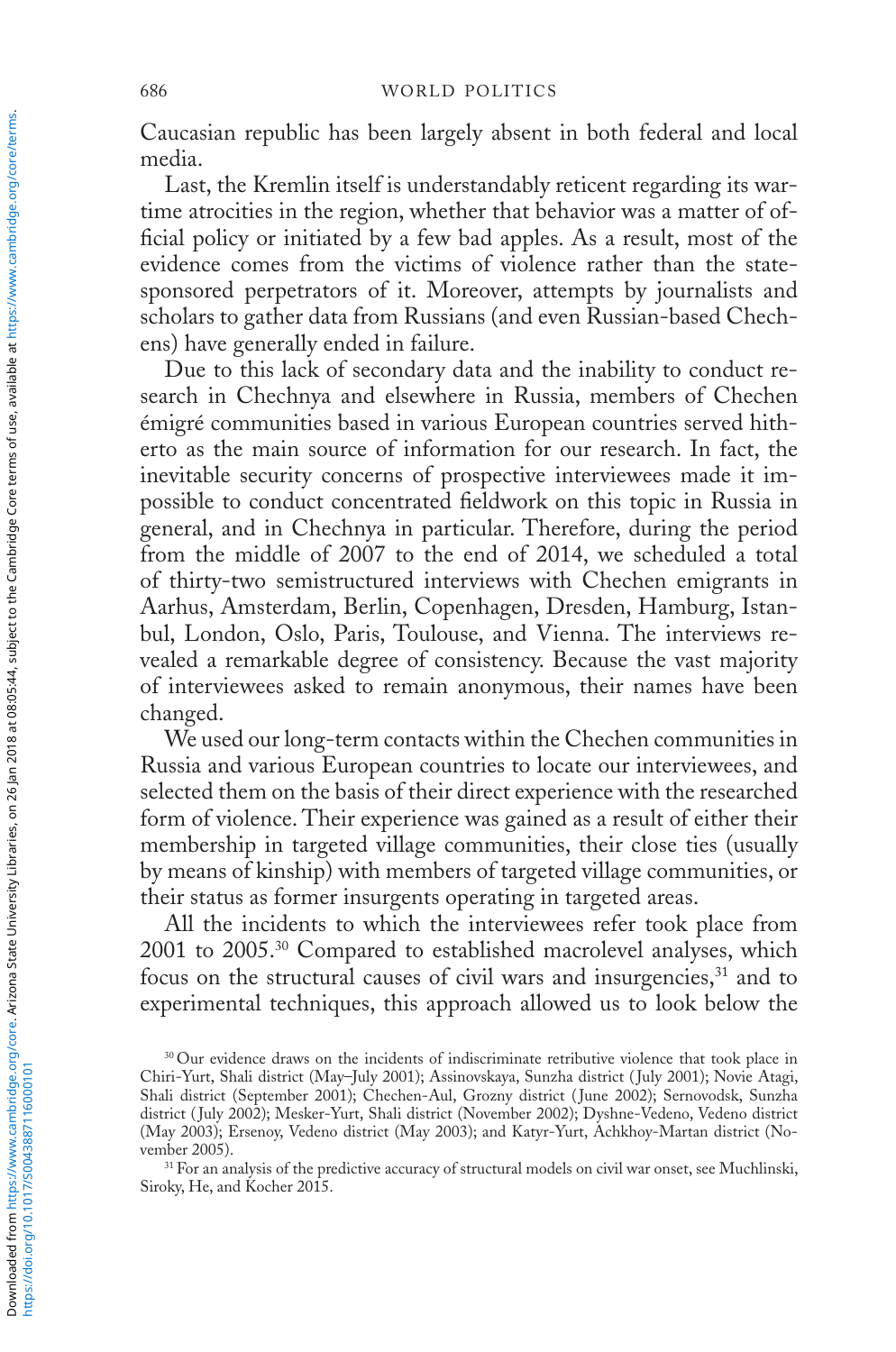surface of violent conflict to examine the motives and choices of individuals facing indiscriminate and selective violence in conflict zones.

While our evidence is drawn almost entirely from sources on the Chechen side of the conflict—the victims of violence rather than its perpetrators—we corroborated the events with alternative sources. In addition, we triangulated the testimonies of noncombatant eyewitnesses of the First and Second Russian-Chechen wars and former insurgents. In almost every instance of retributive violence, several eyewitnesses testified to the same event, which increased our confidence in the inferences of the Chechen interlocutors on the subject of Russian intentions. We also discussed various aspects of the evidence with journalists and political analysts who are leading experts on the violence in Chechnya, including Alexander Cherkasov, Irina Gordienko, Tanya Lokshina, Ekaterina Sokirianskaia, Ivan Sukhov, Ljoma Tsjabajev (Lema Chabayev), Mairbek Vatchagaev, and others who prefer to remain anonymous.32

## Village Communities and Indiscriminate Violence

Rural village communities differ considerably from other groups whose targeting is commonly considered indiscriminate. First, unlike city dwellers or members of ethnic or religious communities, members of a village community are typically fewer in number and more concentrated within a geographically restricted area.33 By implication, villagers are intimately familiar with one another and often highly interdependent.<sup>34</sup> The deep sense of belonging they share is generally absent among members of larger communities who reside in more anonymous environments.<sup>35</sup>

Second, the concentration of a limited number of people within a geographically confined area enables intense communication among members on a daily basis. Other groups (ethnic, religious, linguistic, socioeconomic, etc.) in the modern era rarely achieve that level of communication. Collective decisions are more easily made in a village due to its small population, the intensively used channels of communication,

<sup>&</sup>lt;sup>32</sup> Interviewees' testimonies were also compared with the data contained in the online archives of Memorial (available at www.memo.ru). In most cases, the interviewees' testimonies coincided with data provided by Memorial, particularly with regard to the retributive character of sweeps or shelling.

In addition, the interviewees' testimonies provide insight that is missing in Memorial's reports. 33 In Chechnya, as elsewhere in the North Caucasus, the population of most villages is no more than a few thousand.<br><sup>34</sup> Goudy 1990.

<sup>35</sup>Tönnies 2005 [1912]; Anderson 1991. Inhabitants of the same village in Chechnya and neighboring areas are often related by kinship ties. Their mutual attachment is cemented by a substantial number of intermarriages and their knowledge of local genealogies within the village.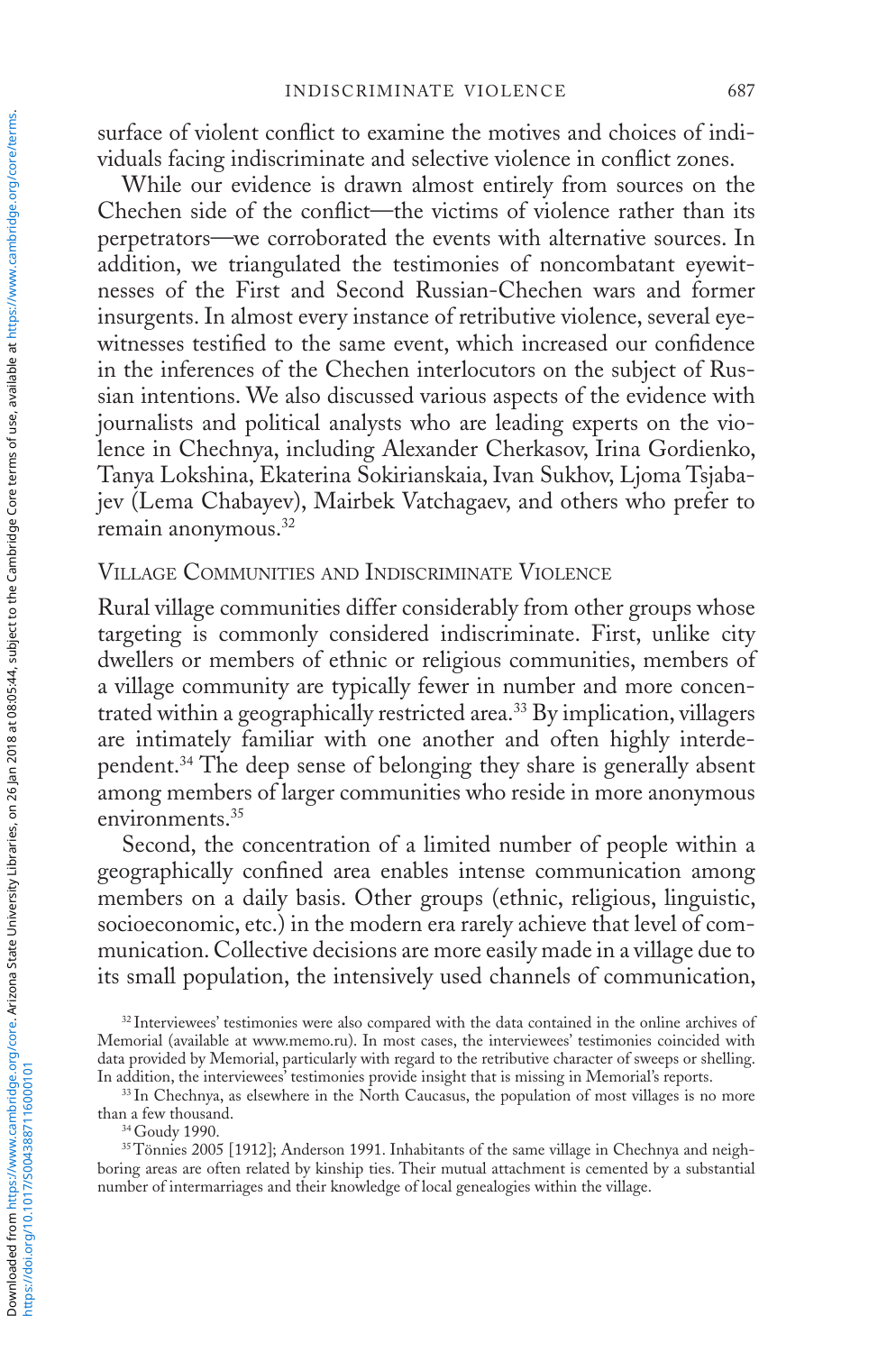villagers' personal knowledge of one another, and the existence of locally tuned organizations. All of these factors are less prevalent in cities and among larger ethnic and religious communities.

In Chechnya, as in some other parts of the Caucasus, each village historically has its own village council consisting of adult males and led by elders, or *vokkhstag*, who often are heads of their respective village-based clans.36 These councils meet periodically to make decisions on matters of common interest, such as pastures, crop sowing, blood feuds, external threats, epidemics, migrations, famine, and so on, much like the way Elinor Ostrom famously describes governing the commons in other contexts.37 These hierarchical decision-making mechanisms have traditionally helped to overcome the collective action problem on the village level in the Caucasus. Though modernization and urbanization have caused Chechnya's traditional village councils to dwindle in recent decades, the vokkhstag have retained a great deal of authority. In fact, the vokkhstags' authority has remained quite untouched in rural—and particularly mountainous—areas, where the insurgency has its strongest base.

Third, unlike the indiscriminate sweeps of entire cities, city neighborhoods, or provinces, which are inevitably random in nature, *retributive* sweeps of villages tend to be exhaustive*—*that is, involving nearly *all* (male) household members. Similarly, in contrast to the shelling of entire cities or provinces, the shelling of villages makes it more likely that the members of a village community will be targeted by random fire, raising the costs of their prospective support to insurgents. Holding entire village communities hostage has effectively removed the option to free ride. Even villagers who refrained from participating in hostilities or providing active support to insurgents have been targeted indiscriminately, simply because of their membership in the village community and on the grounds of their presumed collective guilt.<sup>38</sup>

The Scope of Indiscriminate Violence and the Evolution OF THE RUSSIAN COUNTERINSURGENCY

During the First Chechen War, the Russian military relied mainly on the same stronghold strategy used in its previous counterinsurgency campaign, the Soviet-Afghan War of 1979–1989. Russian troops were

<sup>36</sup> Historically, these village communities would be led by heads of village communities (*kup-da*). 37 Ostrom 1990.

<sup>38</sup> Indiscriminate assaults upon civilian city dwellers or upon the inhabitants of entire provinces have been far less effective because of their weaker group identity, anonymity, and vague external borders. In such communities, the notion of collective guilt would be more difficult to establish among civilians, which might reduce the psychological impact of indiscriminate retributive violence.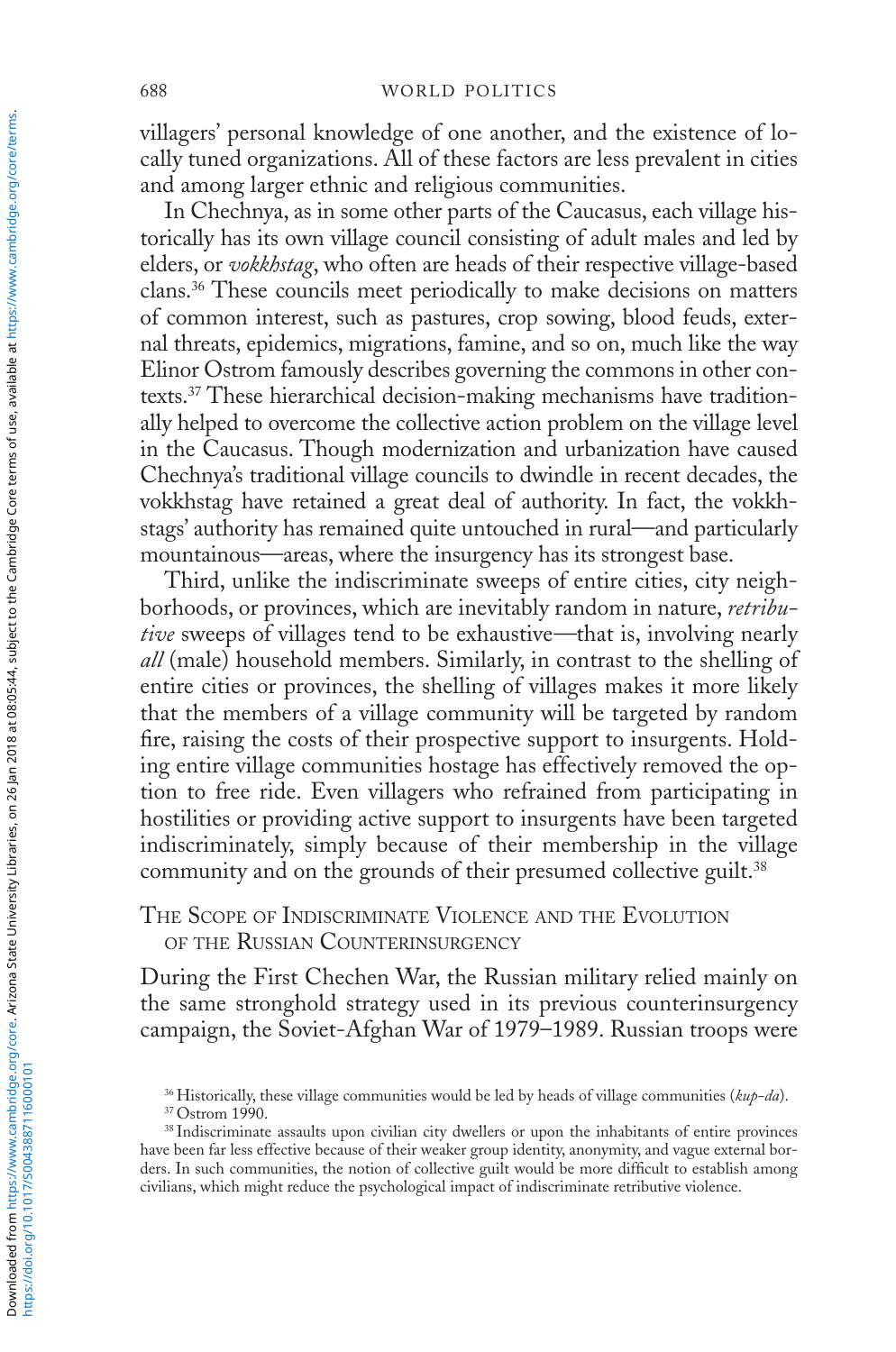grouped into about a dozen garrisons and relied on a limited number of checkpoints. They were extended across the country's key strategic points to seize control of the main roads, communication routes, and cities. Their self-imposed isolation meant that their control on the ground was superficial, limited to the immediate proximity of their garrisons and checkpoints. Meanwhile, the rest of the countryside was more or less controlled by the insurgents. Often, at nightfall, effective control over the contested areas devolved to the insurgents. Having failed to establish a firm grip over Chechnya, Russia's military efforts became largely confined to pitched battles, the protection of its immediate territories, skirmishes with Chechen ambushers, and episodic raids into Chechen cities and villages.

A common practice, particularly during the First Chechen War, was the "carpet shelling" of entire Chechen villages and cities—that is, random indiscriminate violence. Given the lack of intelligence on the ground, these large-scale bombings were carried out in an essentially random manner. The sweep operations, or zachistki, were something of a rarity during this 1994–1996 war. At that time, the troops generally avoided direct contact with the armed insurgents, seeking instead "to liquidate them mainly using artillery and air strikes. Such an approach, taken in mostly wooded terrain, caused suffering to the civilian population, while the insurgents endured only minimal losses."39

Russian military planners learned their lesson in the First Chechen War. During the Second Chechen campaign, they deployed garrisons and checkpoints near the majority of villages, particularly the large and/ or strategically located ones. Across Chechnya, with its 357 villages and towns, just over 200 military garrisons were settled in the early 2000s. That left about 40 percent of Chechnya's villages and towns with no garrison at all.40 The deployment of Russian troops near Chechen villages gave the military more control over local populations than had been the case during the previous military campaign.

As one interviewee put it, "The Russians practically merged into our village, they used the same source of water, they took away our cattle when they pleased, they used the same roads as we did, and over time, they came to know some of the people whom they came across every day."41

Hence, the quality of information from the ground increased enough

<sup>39</sup> *Nezavisimoe voennoe obozrenie* 1995. 40 Maksakov 2000.

<sup>41</sup> Interview with "Aslan."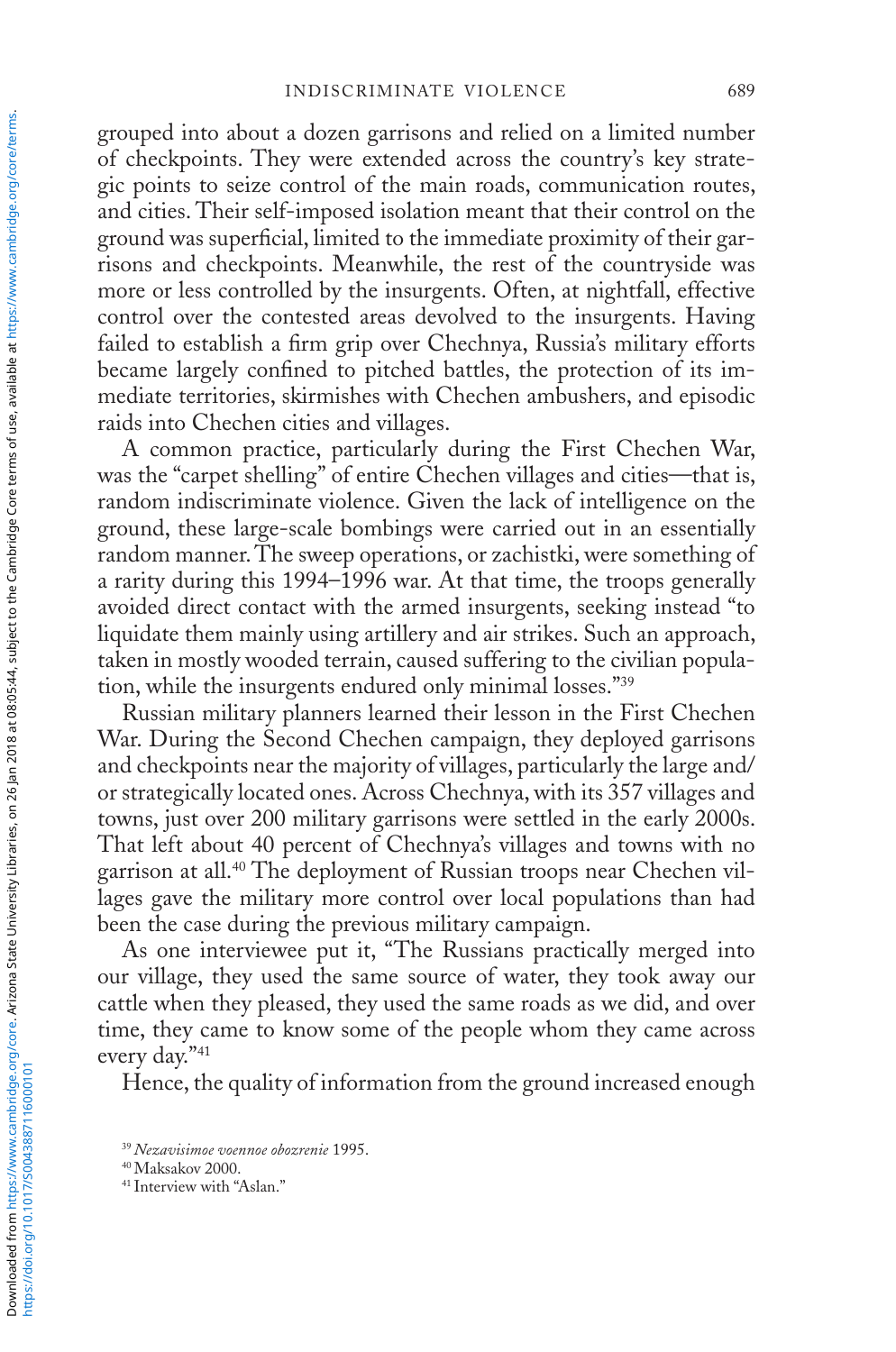to enable the Russians to use more retributive violence. According to Russian journalists, "The local inhabitants have ties to the bandits and can influence their behavior. If they are afraid [of reprisals], they will be able to stop the bandits. The decision on the deployment of garrisons was obviously made using this logic: surely they will not have the audacity to explode bombs and shoot in their own villages."42

Efforts to contain the insurgents by controlling their potential support base among the local population paved the way for mounting clashes. As Emil Pain, a prominent Russian sociologist, noted,

Maintaining a big army and many garrisons leads to big losses, since the groups of soldiers moving from one garrison to another are the main target of partisan attacks. The many garrisons found in nearly all of the country's district centers are making a maximum effort to defend themselves. More important, of course, is the fact that this whole network of garrisons magnifies the theatre of interaction of the army with the civilian population, provoking violent behavior on both sides.<sup>43</sup>

Russian journalists commenting on the deployment of garrisons in Chechen villages said, "As the guerrilla war drags on, the Russian military becomes increasingly inclined to the idea of the Chechens' coresponsibility for the insurgents' activities."44

Commenting on the shift toward retributive violence in the Russian counterinsurgency campaigns of the early 2000s, Memorial, the Russian human rights organization that has followed violence in Chechnya since 1994, reported, "[I]n response to sabotages, ambushes and terrorist acts carried out by armed [Chechen] groups fighting Russian authorities, federal troops increasingly deployed terror against the peaceful population."

The Memorial report notes a symptomatic incident that took place on May 17, 2001, when a Russian military vehicle was blown up near the village of Starie Atagi and eight soldiers were killed. The next day, the commanders of the 205th mechanized infantry brigade traveled to the village's mosque, where the elders had gathered for Friday prayer. The general demanded that the elders put an end to the attacks on the locally stationed Russian garrison, warning, "[I]f the fighters [*boeviki*] continued their attacks . . . [the federals] would target the village." The elders replied that "ultimatums should be given to the combatants, and

<sup>42</sup> Goltz and Kovalskaya 2001.

<sup>43</sup> Quoted in Radio Ekho Moskvy 2014.

<sup>44</sup> Goltz and Kovalskaya 2001.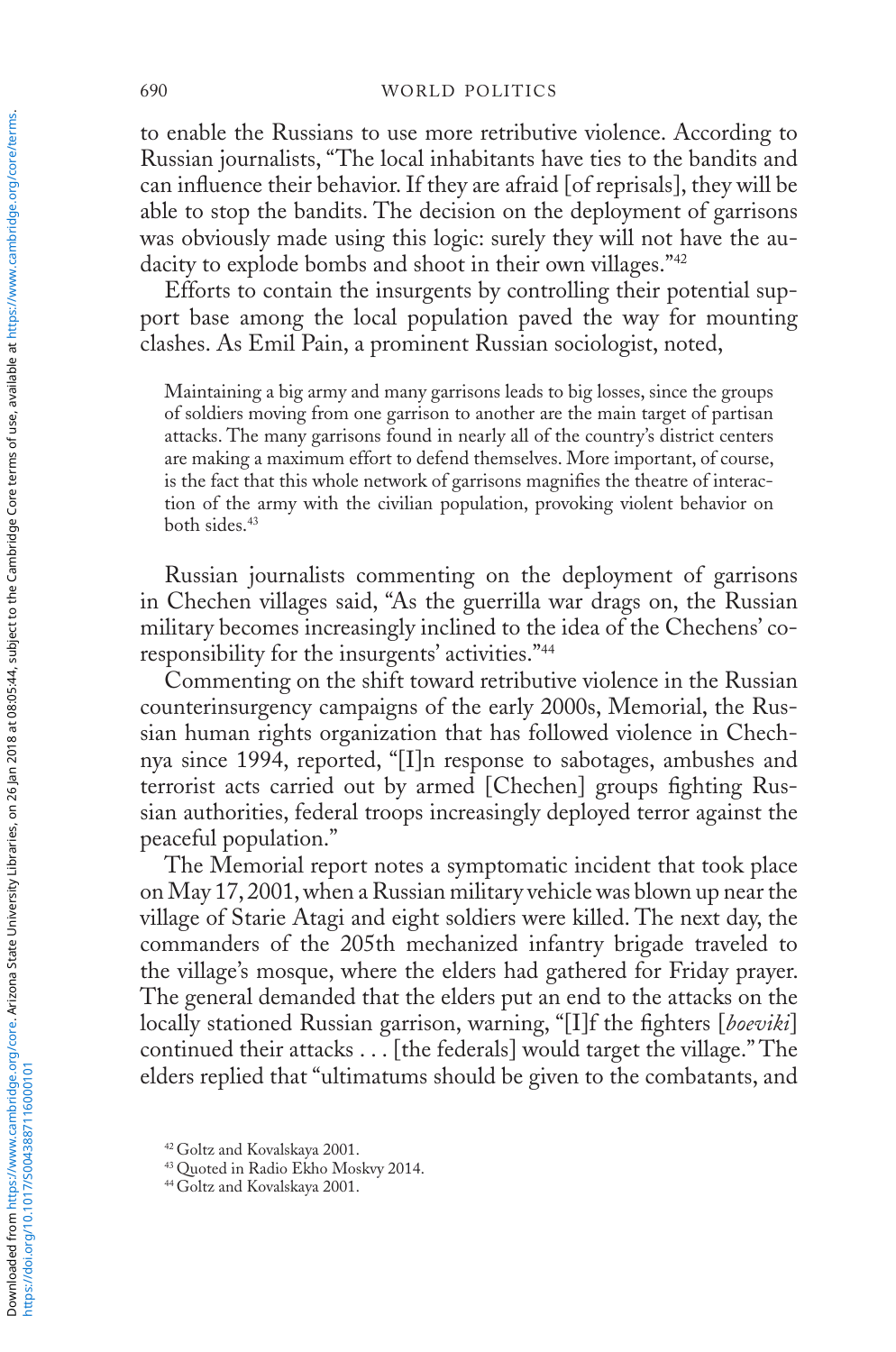asked [the Russians] to stop retaliating against the civilian population for the actions of the fighters."45

The deployment of military garrisons in the vicinity of Chechen villages did lead to more retributive indiscriminate targeting of those village communities believed to bear coresponsibility. But much of the Russian military's indiscriminate violence remained entirely random, based on the army's widely applied practice of "disturbing fire" (*bespokoiashchii ogon'*).46 Following the conceptual tenets of previous Soviet doctrines of counterinsurgency warfare, the Russian military still practiced large-scale shelling of entire areas prophylactically to restrict insurgent mobility. That strategy necessarily entailed large-scale losses among the local populace.

Whether random or retributive violence was deployed depended largely on the organizational structure of the military garrisons. On the one hand, there were large district- and subdistrict-level garrisons that held hundreds and sometimes thousands of soldiers.<sup>47</sup> These military units fell under the jurisdiction of the Ministry of Defense, and contained army detachments that often served as long as two or more years. As a rule, the detachments spent all or most of their deployment in the same garrison, and were relatively well trained, well equipped with tanks and armed vehicles, and relatively determined to engage in combat. The garrisons usually had access to better intelligence because of their *kadyrovtsy* units,48 the pro-Moscow Chechen paramilitary force of several thousand fighters. They also cultivated networks of local informants.<sup>49</sup>

Most instances of retributive violence from the garrisons were carried out during zachistki. Having monitored their assigned areas for prolonged periods, stationary garrisons could sometimes keep track of retaliatory ambushes and attacks. Indeed, Russian officers could associate

<sup>45</sup> "Kontrterroristicheskaya operatsia"; Poselok Starye Atagi, Sentyabr 1999–May 2002 g. Narushenie prav cheloveka i norm gumanitarnogo prava v khode vooruzhennogo konflikta v Chechne" ["A Counterterrorist Operation"; the Village of Starye Atagi, September 1999–May 2002. The Violations of Human Rights and the Norms of International Law in the Course of the Armed Conflict in Chechnya]. 2002. In Sh. Akbulatov and O. Orlov, eds., *A Report by Memorial*, vol. 3. Moscow, Russia: Zvenya. At http://www.memo.ru/hr/hotpoints/N-Caucas/atagi/Chapter10.htm, accessed January 6, 2016. On Memorial, see fn. 32.

<sup>46</sup> Lebedev 1984, 373–75.

<sup>47</sup> Maksakov 2000.

<sup>48</sup>*Kadyrovtsy* is an informal term used to designate the pro-Moscow Chechen paramilitary force established in the early 2000s with the main goal of fighting local insurgents. This force was named after and led by the ruling Kadyrov family (father, Akhmad, who was assassinated in 2004, and son, Ramzan). Formally, kadyrovsty are subordinated to Russia's Ministry of Interior. 49 Interview with a renowned Chechen political scientist in Prague, June 2014. On the salience of

local networks for obtaining intelligence on the ground in the North Caucasus, see Souleimanov and Aliyev 2015b.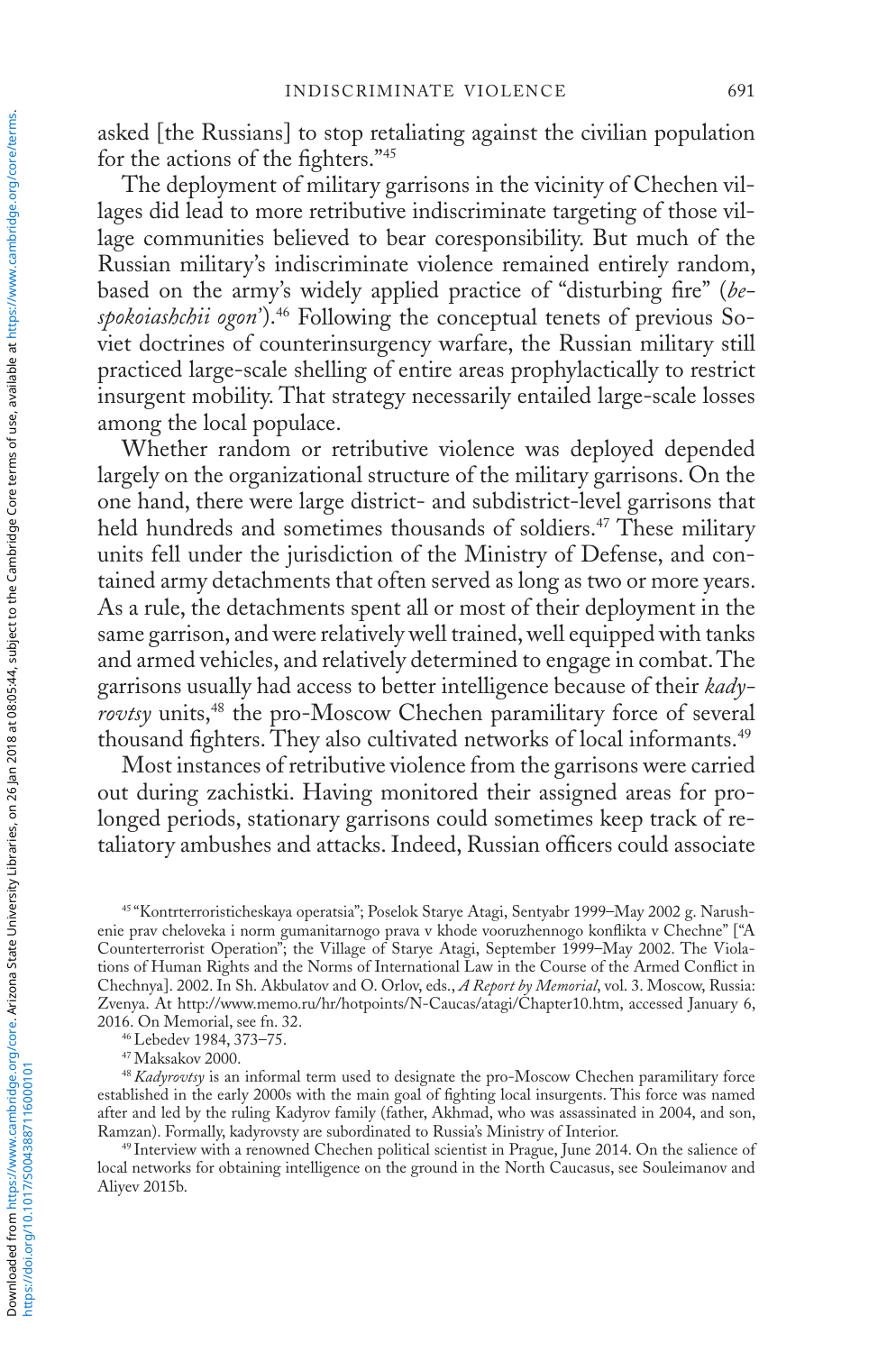violence deployed against them with previous acts of violence that they themselves had perpetrated against Chechen village communities, making the identification—and penalization—of presumably guilty villages more straightforward.<sup>50</sup>

On the other hand, there were smaller garrisons containing an average of one hundred troops. The core of these garrisons comprised Ministry of Interior personnel from across Russia, who served six-month deployments (*komandirovki*). According to Irina Gordienko, a journalist with the liberal *Novaya gazeta* and an expert on the North Caucasus, these garrisons had "little interest engaging in combat . . . instead, all they wanted was to get back home safe and uninjured."51 Ivan Sukhov, a prominent journalist with *Kommersant* who covered the war on the ground, supports this observation:

[Within larger army garrisons] the troops had better chances of adaptation [to the local environment] . . . Obviously, during three months, no adaptation took place [in smaller police unit–based garrisons], since they were aware of the fact that "we're leaving [soon] anyway."52

Unlike larger and longer-term army garrisons, the smaller garrisons could not continuously monitor their assigned areas because they lacked the network of local informants that was essential to establishing the neighboring villages' degree of guilt for insurgent assaults.<sup>53</sup> Random indiscriminate violence was most common in the villages where these smaller, more temporary units were assigned, and in the villages with no garrison at all. This situation can be explained by the counterinsurgents' inability to establish the source of insurgent violence.<sup>54</sup> Usually, a lack of proper training and hardware—tanks, armored vehicles, combat helicopters—made these units less willing to engage in retributive

53These smaller garrisons, which the interviewees often referred to as checkpoints (*blokposty*), were formed by individual police detachments and the military units stationed there at the time. Once these units were withdrawn to Russia, relocated to Chechnya's other areas, or rejoined their regiments, a new infantry company would replace them.

<sup>54</sup>This is not to say that incidents of retributive violence never occurred in the areas assigned to smaller garrisons or areas with no garrisons. The interviewees recall cases of special army or swat-type units being deployed from outside their area for several days to penalize allegedly guilty villages, but this was not an established practice.

<sup>50</sup> Of course, in some instances, retributive zachistki were all but selective in that they were carried out against a group of suspected villages and based on the intensity of previous incidents of counterinsurgent violence.<br><sup>51</sup> Provisional garrisons often blended with mobile District Detachments of the Interior (ROVD:

*raionnoe otdelenie vnutrennikh del*)*.* Gordienko also notes that provisional garrisons containing small detachments were less willing to engage in combat on their own, due to the fear of being overwhelmed by the insurgents in villages held by hostile populations. They usually sought backup, which did not always arrive. Online interview with Irina Gordienko, November 7, 2015. 52 Online interview with Ivan Sukhov, November 9, 2015.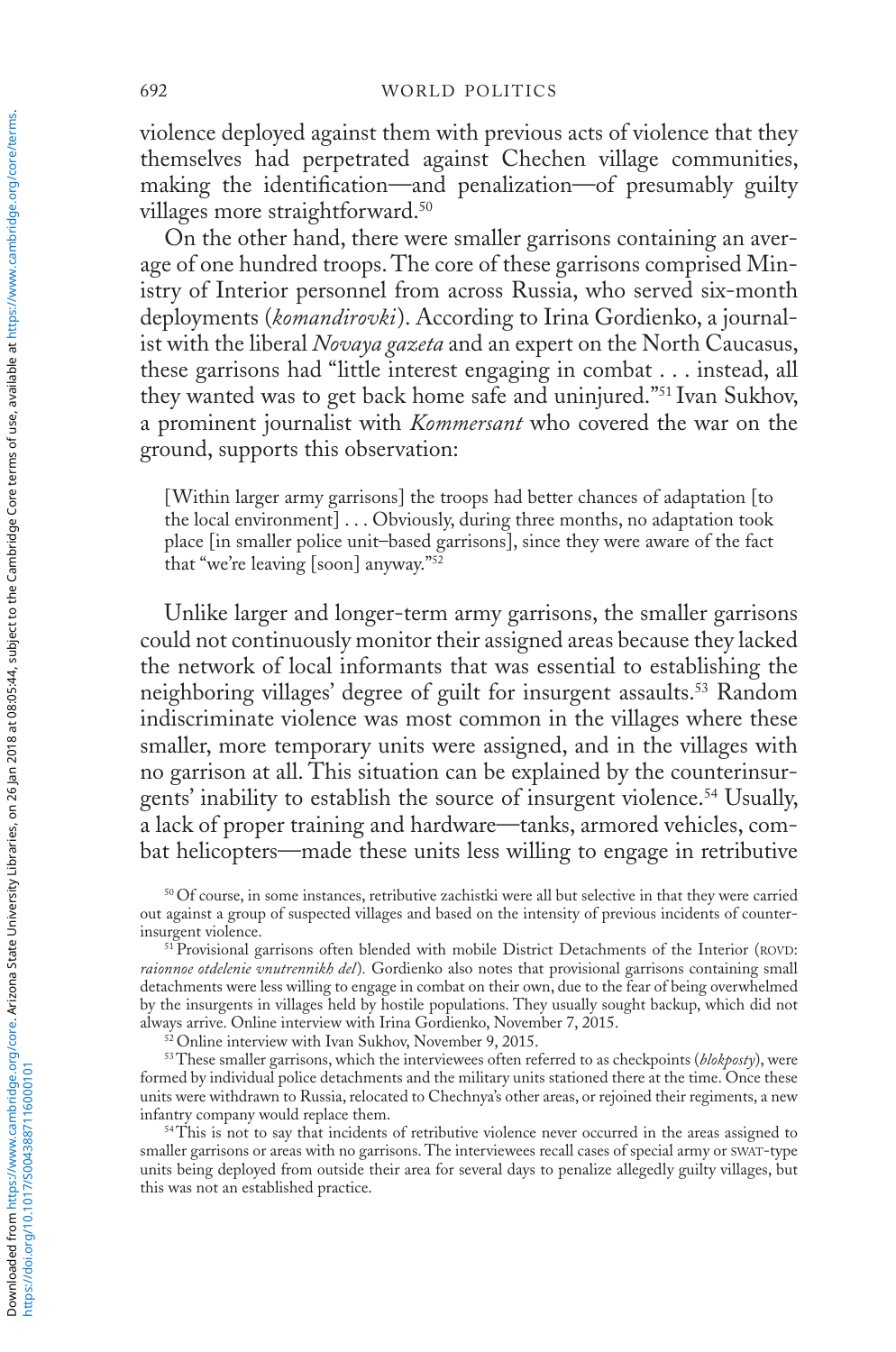zachistki on their own, even when they could establish the guilt of nearby villages. Instead, such garrisons would either avoid retribution entirely or request reinforcements from the Russian army. Since those reinforcements would often appear after substantial delays or not at all, retributive violence was rarely used in such cases.<sup>55</sup>

# Disentangling Random and Retributive Violence at the Village Level

Our interviewees were usually able to distinguish between random and retributive attacks carried out by Russian troops. They assigned a particularly powerful psychological impact to the latter form of violence. In the case of random violence, "often, the Russians would just open fire at you, crossing your village on their tanks or armed vehicles . . . just for fun. In this case, we developed the habit of hiding in our homes whenever we heard the noise of approaching motors."<sup>56</sup> While villagers became resigned to waiting out the random violence, they were still frustrated by their own inability to organize a response that would help their communities avoid future targeting, but they rarely gave up the idea of avenging the attacks in some form.<sup>57</sup>

By contrast, according to the interviewees, the deployment of retributive zachistki and shelling had a more significant impact on village communities. "People were afraid . . . that [Russian troops] could strike virtually at any time, coming to your household and killing anyone they met."58 One interviewee recounted, "The worst situation came when we spotted shooting or explosions. This meant that the fighters [*boeviki*] had engaged the Russians in a shootout from some place close by, within kilometers of the village, which implied that soon, the Russians would show up in a zachistka or just bomb you."59 Usually, villagers working in nearby fields or walking their cattle to pasture would spot the fighting and immediately spread the alarm among fellow villagers.

Interviewees told us that sometimes, ordinary Russian troops carrying out retributive assaults would openly reveal their goals during zachistki—referring to retaliation for their murdered comrades-in-arms as their motivation. Often, and with increasing frequency toward the

<sup>55</sup> In addition, Russian military reporters noticed that "taking into consideration that the [lowquality] radio stations with which our troops are equipped are virtually useless in the mountains, these garrisons would be incapable of just summoning reinforcements." Goltz and Kovalskaya 2001.

<sup>56</sup> Interview with "Ahmad."

<sup>&</sup>lt;sup>57</sup> Interview with "Umar."

<sup>58</sup> Interview with "Said."

<sup>59</sup> Interview with "Zaurbek."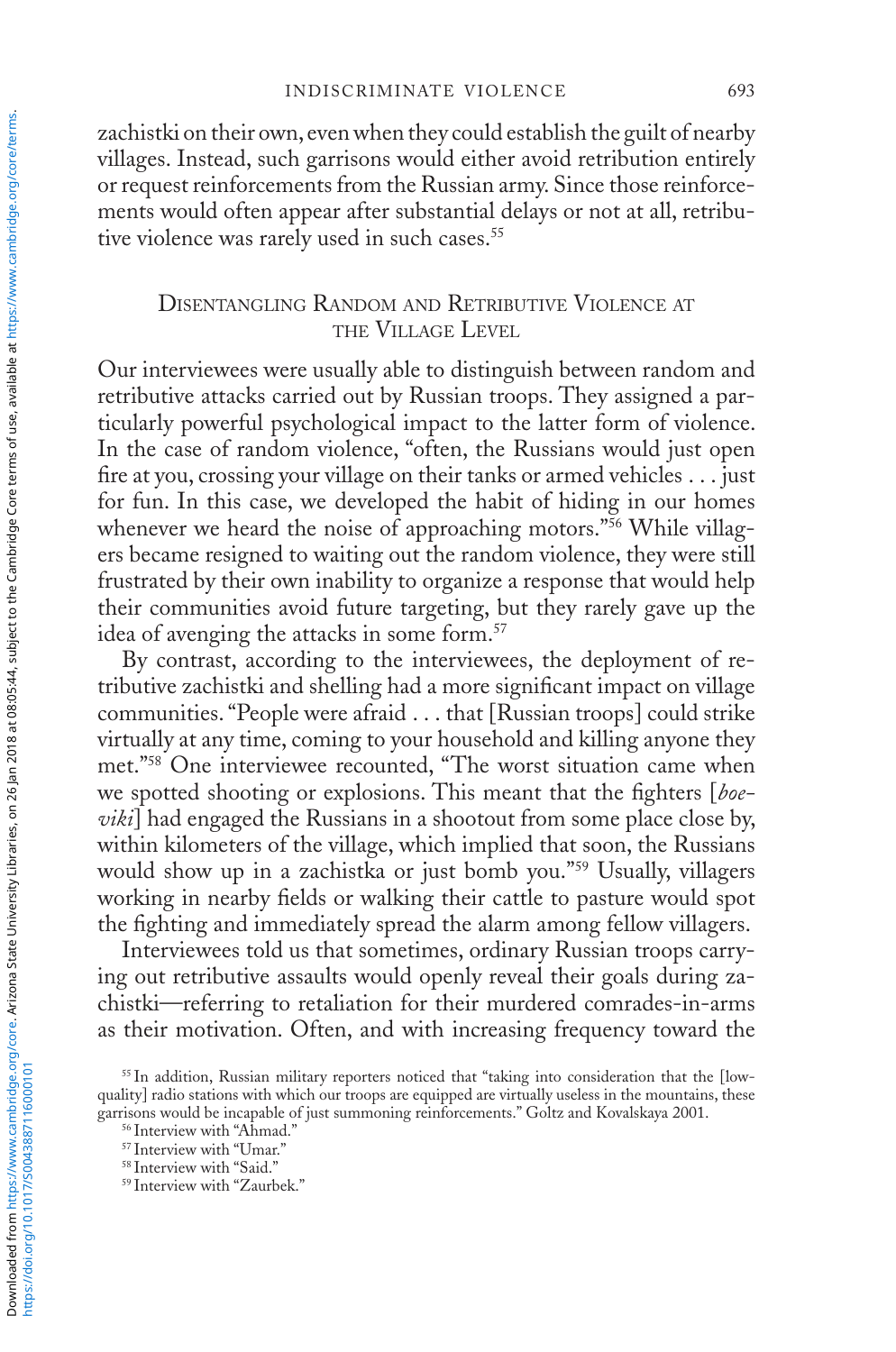mid-2000s, commanders of Russian units in charge of zachistki specifically informed the community, particularly the elders of the assaulted villages, that the violence was in retribution for earlier targeting of their units or garrisons by locally operating insurgents. Such revelations were clearly intended to warn the local populace of the consequences of harboring or providing support to insurgents. Indeed, Lema Chabayev, a Chechen journalist with the North Caucasus service of Prague-based Radio Free Europe/Radio Liberty confirmed that after virtually every Russian shelling of a Chechen village during the Second War, "Chechen villages dispatched elders as negotiators to the Russian troops to ask for mercy. And they always received the same answer: This is because your fighters [*boeviki*] opened fire at us, killed our guys."60

# A Timetable of Retaliation

Following random and retributive indiscriminate violence, villagers were often driven to avenge their killed and injured relatives and neighbors, the destruction of their property and livestock, and the humiliation they endured, especially by zachistki. Still, interviewees pointed to two fundamental factors that hindered immediate retaliation. First, the survivors had to come to terms with the destruction, killings, and injuries caused by the violence. In the context of war-torn Chechnya, obtaining medical care for an injured relative or neighbor was a huge challenge. It often entailed months of travel to gather the necessary funds and contacts from relatives scattered across Chechnya or in refugee camps in Ingushetia, in Russian cities, or in Chechen émigré communities all over Europe, Turkey, and elsewhere. Then the survivors had to secure the necessary medicines, a qualified doctor, and a bed in one of the handful of hospitals still functioning in Grozny, Gudermes, Urus-Martan, or Argun.<sup>61</sup>

In addition, Chechen men faced the risk of capture and subsequent "forced disappearance" by Russian troops who had mushroomed across the republic in hundreds of *blokposty* (checkpoints), and by military garrisons that controlled the main roads and other key locations.<sup>62</sup> Thus traveling across the republic was extremely risky for many Chechens and considerably reduced their mobility. Survivors also had to care for damaged livestock and cope with destroyed property, tasks made even more difficult by the harsh winters in a republic where unemployment

<sup>60</sup> Online interview with Lema Chabayev, December 19, 2015.

<sup>61</sup>Those with the necessary funds and contacts would usually aim to transport their injured relatives to hospitals in southern Russia. 62 Usually, Russian troops levied a "tax" on Chechens traveling across these blokposty*.*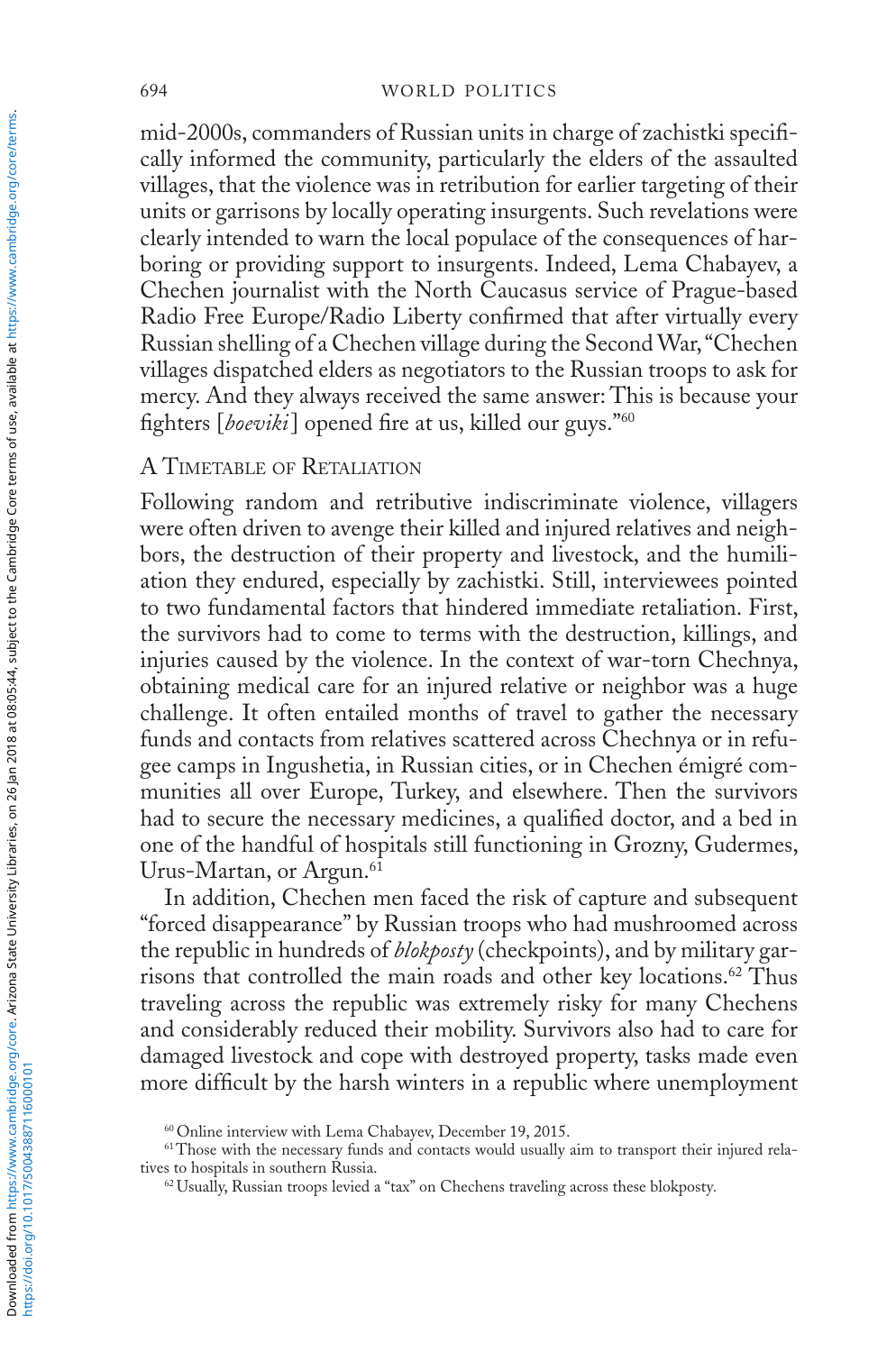was nearly absolute, savings were gone, and construction material and livestock were largely unavailable.

According to interviewees, handling these prosaic problems was of primary concern for any prospective avengers—Chechen men who had to prioritize the survival of their families over (immediate) retaliation. Yet given Chechnya's long tradition of honor-imposed revenge, many Chechens still sought to retaliate.<sup>63</sup> But these would-be avengers postponed their retaliation by about six to nine months, which appears to be the minimum period they needed to cope with the destruction caused by the previous violence and to organize a retaliatory attack.<sup>64</sup>

Organization and logistics were also significant issues for those determined to retaliate following an act of indiscriminate violence. To carry out an attack, prospective avengers had to obtain weapons or explosives. But, as noted above, many Chechen men were reluctant to travel across Chechnya, and transporting weapons presented an even bigger challenge. An attack required planning and coordination, so prospective avengers were also faced with the task of rallying a group of relatives determined to carry out the retaliation or willing to aid the avenger in doing so. If no relatives or none with the necessary military skills were available, prospective avengers had to contact insurgent groups to obtain weapons, information, or aid. However, contacting insurgent groups was fraught with problems because the insurgents were rightly concerned about their ranks being infiltrated by pro-Moscow Chechen agents. Avengers seeking to win the insurgents' trust usually needed to use their ethnic networks.<sup>65</sup> In addition, the emergence of an increasingly pro-Russian camp within the Chechen population, and the severe punishment for collaboration, made organizing retaliation difficult and time consuming. It is mainly for this reason that, as Lyall demonstrates, the pacifying effects of random indiscriminate violence were manifest in the short run.<sup>66</sup>

Even though the Chechens' cultural obligation of blood revenge remained strong, it took time to organize a response, especially when the target was far from the site of the original Russian attack. By limiting the possible response to ninety days, Lyall missed the retaliations that, according to our interviewees, took at least six to nine months. Organizing and carrying out a retaliatory act in the prospective avenger's

<sup>66</sup> Lyall 2009.

<sup>63</sup> For a thorough analysis of blood revenge in the Chechen wars, see Souleimanov and Aliyev 2015b. 64 Of course, in cases where violence recurred during this period, it took prospective avengers even

more time to cope with newly incurred destructions, which again postponed retaliation.

<sup>65</sup> Lyall 2010; Lyall, Shiraito, and Imai 2015.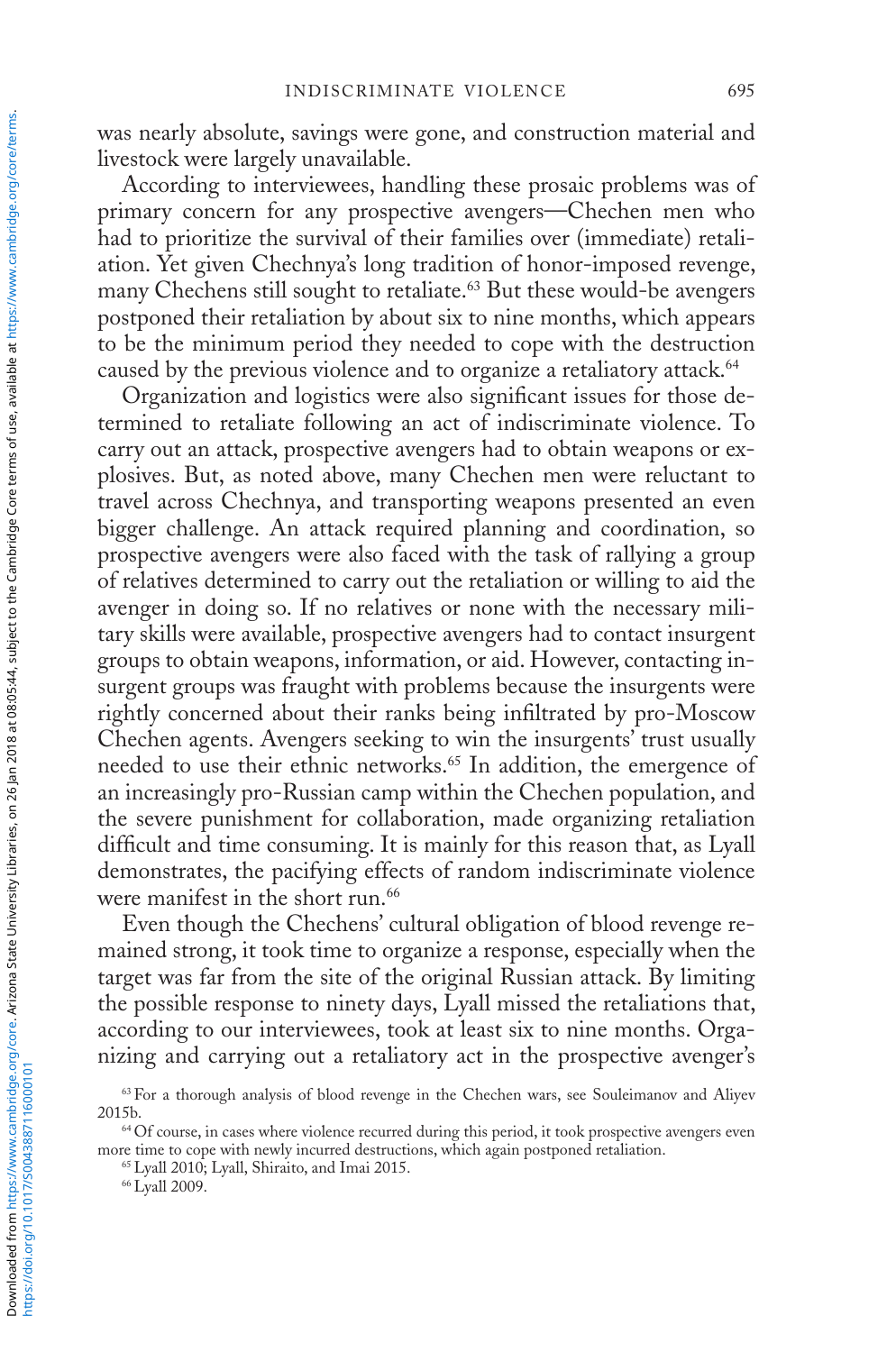#### 696 world politics

home village typically took a minimum of six months, including the period of recovery. Retaliatory acts outside the prospective avenger's home area usually took at least nine months because of the additional logistics required to carry out an attack in a distant territory, and because the attacker needed to identify the specific individual or military unit of the Russian armed forces responsible for the previous incident of retributive violence.<sup>67</sup> This timetable is at least three to six months longer than the three-month window used in Lyall's assessment of the effects of indiscriminate violence on Chechen villages, and explains his finding that indiscriminate violence was effective in quelling violence in the targeted area in the short term.

## Addressees of Retaliation

Because the enduring custom of blood revenge in Chechnya stipulates that the addressees of retaliation be closely connected to the offender, Chechens usually preferred to retaliate against the direct culprit of violence.68 Thus prospective avengers sought to establish contacts with all those who might have information that could help them identify and locate the Russian officers or troops who had been in charge of shelling their village or carrying out zachistki that cost the lives or health of their relatives. In some instances, Chechens contacted Russian troops directly, bribing them to get information on the direct offenders. In other situations they didn't retaliate until years later, for example, when they murdered federal officers in their homes in other parts of Russia. A notorious case is the 2011 killing of Colonel Yury Budanov, convicted of the 2000 rape and murder of a young Chechen girl, Elza Kungayeva. The colonel was sentenced to ten years in 2003, but was controversially released on parole in 2009. Although he frequently changed his address to escape blood revenge and his killer was never found, the investigation pointed to a clear "Chechen trace."<sup>69</sup>

According to Russian journalists, hundreds of would-be Chechen avengers have not abandoned the idea of retaliation, even those who have joined kadyrovtsy paramilitaries or switched to the pro-Moscow

tive ambush, which also demanded additional time to organize and carry out.<br><sup>68</sup> Prospective avengers from among the affected villages were usually able to identify the military unit responsible for carrying out attacks against their villages because they knew that their village fell into the jurisdiction of that particular military facility.

<sup>69</sup> Parfitt 2011.

<sup>&</sup>lt;sup>67</sup>These are minimal time frames, as retaliation often took longer. These minimal time frames are related to retaliation against *any* member or unit of Russian military, a much easier task compared to retaliation against a *select* member or unit of Russian military, which required additional time for prospective avengers to identify, locate, and target the culprit. Likewise, these minimal time frames are related to individual retaliation with firearms, an easier task than retaliation with explosives or a collec-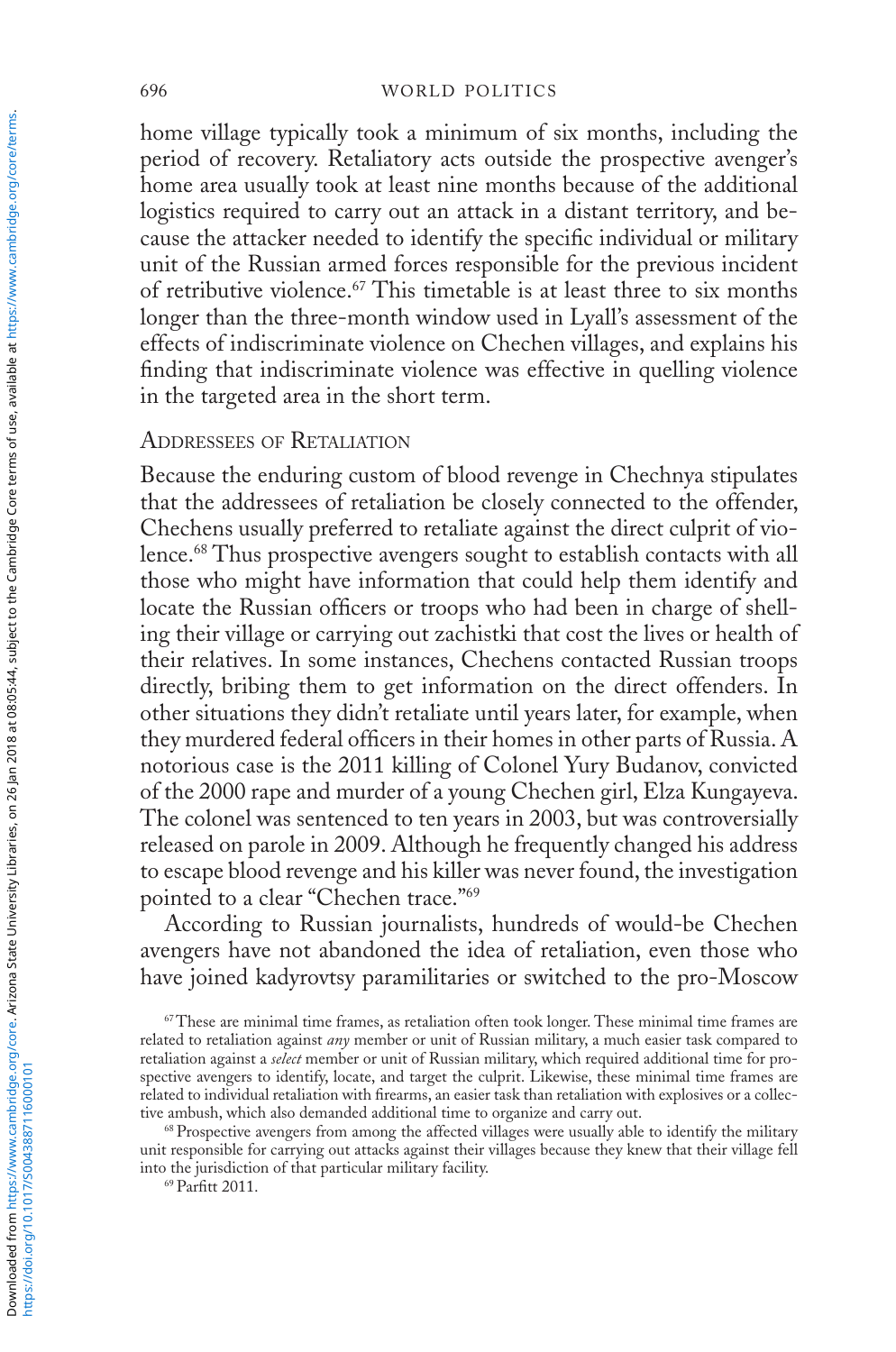Chechen camp. These journalists reported on the requests made by Chechnya's pro-Moscow authorities to federal authorities for the personal data, including pictures, of particular Russian veterans of the Second Russian-Chechen War. Yevgeny Kirichenko, a retired Russian colonel and popular military reporter, reflecting on Budanov's murder noted in 2011 that:

Some people from Chechnya gather information about those who fought against them . . . I've been called from the Ministry of Defense of the Russian Federation. They are receiving official requests from Chechnya's Prosecutor's Office [to give them] the identities of the servicemen who stood on a specific checkpoint on a specific day at a specific hour. [Or belonged to] a specific garrison. And sometimes also their home addresses.70

Mairbek Vatchagaev, a long-time expert on the region, observed that whenever there was the slightest chance of identifying the direct culprits of an offense, Chechens

continued to search for them, targeting closely dislocated garrisons. . . . Even after the war, there were some cases when [offenders] were located in Russia and assassinated in their apartments. . . . Megalitres [of vodka] were spilled to get the addresses of those in charge of [sweep] operations in one village or another. A lot of attention was paid to find those who would betray their fellows.<sup>71</sup>

Those not lucky enough to find the immediate offender sought to retaliate against the narrowest possible group associated with the culprit that they were able to identify, locate, and target: perhaps a company, a battalion, or a garrison. As the war dragged on, some prospective avengers ceased to discern between a narrow group of offenders and the broader (ethnic, religious) categories associated with them. They started targeting Russian troops—or even Russians as a whole, which led to increasingly lethal terrorist acts in Russian cities.72

The Logic of Retribution

Concerned about the likelihood of retributive attacks, many prospective avengers renounced retaliation in their respective areas, while others remained determined to retaliate. Generally speaking, two main options were available to prospective avengers: to retaliate selectively against the actual culprit of the previous violence, or to retaliate against a random member or unit of the Russian military. Some (larger) garrisons

https://doi.org/10.1017/S0043887116000101

<sup>70</sup> Varavin and Treshchanin 2011.

<sup>71</sup> Online interview with Mairbek Vatchagayev, November 7, 2014.

<sup>72</sup> Souleimanov 2015a.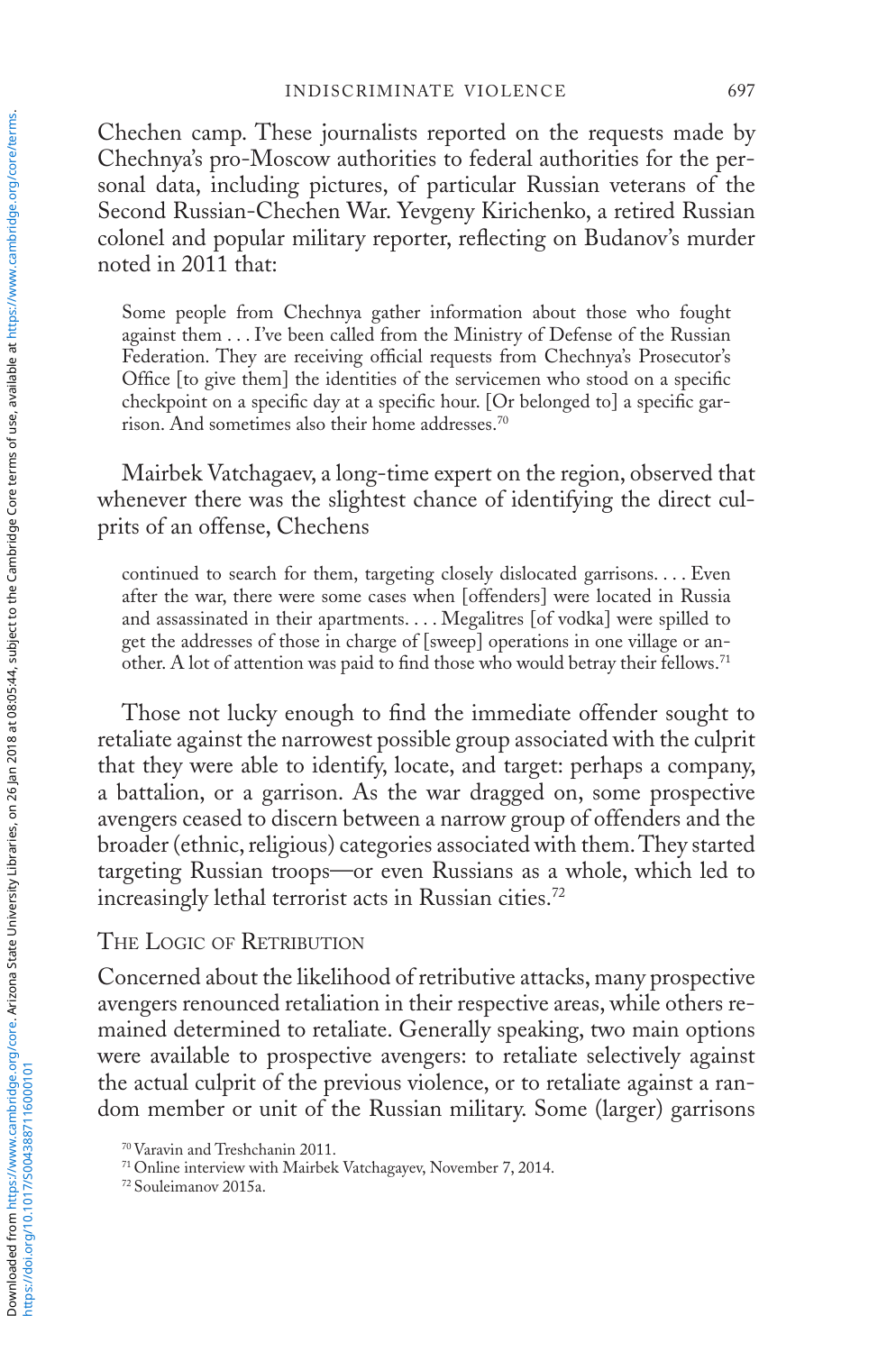remained in the same place for years, whereas others relocated soon after attacks. Depending on whether or not the "guilty" individual or military unit was within reach of prospective avengers, the decision was made to target an individual or the individual's unit, to attack the garrison, or to renounce retaliation. As a rule, "guilty" individuals or military units were targeted if they were relocated to other areas in Chechnya and sometimes even if they were relocated outside Chechnya. Fearing further retribution against their villages, prospective avengers of indiscriminate retributive violence usually avoided targeting garrisons or military units based in their home areas, whereas those subjected to random indiscriminate violence were less fearful of retribution and thus more likely to retaliate in the same area.

When avengers of retributive violence were unable to retaliate against the offenders themselves, some were driven to retaliate in distant areas. But because identifying the perpetrator was often costly and sometimes impossible, such retaliation was generally not well-tailored. Instead, it was aimed at randomly chosen Russian soldiers who bore no responsibility for the preceding violence. In such a depersonalized conflict environment, other prospective avengers were not as determined to retaliate and thus renounced retaliation. Below, we theorize three mechanisms that served to quell the cycle of violence in Chechnya.

The response of villagers and prospective avengers to indiscriminate retributive violence generally varied according to three key factors. The first was the decision of individual village communities, guided by local elders, either to support or tolerate the operation of insurgent groups in the vicinity of their villages or to persuade the insurgents to leave the area. The former was in line with the notions of hospitality, clan, and neighborhood solidarity that are embedded in local, customary law. But persuading the insurgents to leave was typically preferred, because it ensured the survival of the elders' families and neighbors.

Second, responses depended on the rebels' willingness to comply with the elders' pleas for them to leave, which was usually conditional on whether the rebels had highly personalized—kinship or neighborhood—ties to the village in question. The rebels' willingness to leave an area often hinged on their ideological backgrounds. Some nationalists felt bound by the norms of customary law and hesitated to challenge the elders' requests; they typically left the area. Jihadists, on the other hand, had less respect for customary law, and frequently ignored the village elders.

Third, responses varied according to local norms of honor and violence. According to the local, customary law, individuals who have been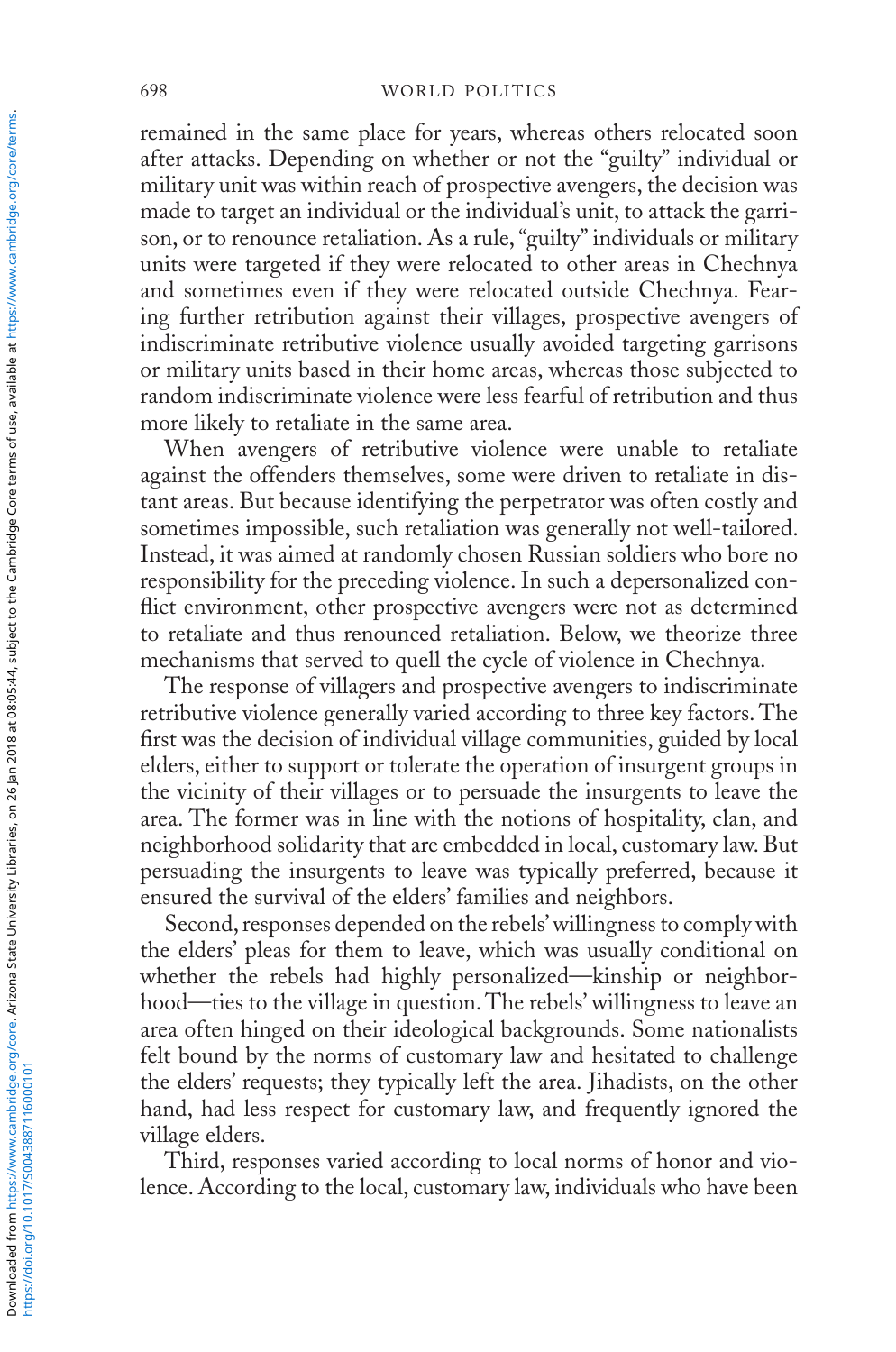humiliated by murder, injury, or destroyed property are required to retaliate to cleanse their honor. Even though their action was incompatible with local norms, some rebels and would-be avengers abandoned or postponed retaliation due to the high likelihood of retributive violence against their villages if they pursued retaliation.

In the next section, we use additional testimony from our interviews with eyewitnesses and ex-combatants to discuss three general mechanisms that elucidate the manner in which the social and political context shaped how populations reacted to violence. We also examine why retributive violence was sometimes (and in certain respects) effective, or at least more effective than random indiscriminate violence.

### **MECHANISMS**

## Mechanism 1: Villagers Coerce Insurgents to Refrain from Attacking Local Troops

When faced with random violence, villagers preferred to wait it out. Usually they did not try to persuade the insurgents to leave; nor did they try to thwart the attacks conducted by locally operating insurgents on nearby Russian garrisons. As a result, random indiscriminate violence was quite ineffective in the long term because it led to retaliatory attacks. By contrast, retributive indiscriminate violence prompted villagelevel collective action to stem the violence, at least in their area.

Interviewees explained how members of their village communicated after (and sometimes in anticipation of) attacks on Russian garrisons or checkpoints undertaken in the vicinity of their villages. Usually, in line with Chechen tradition, the village elders and other adult men would direct these efforts. "When this [zachistka] first happened in the summer of 2001, elders [*starshie*] gathered to discuss what could be done to save lives."73 The village elders' authority among the populace, concentrated in village councils, ensured adherence to the communal hierarchy.<sup>74</sup> In addition, the persistence of community-based decisionmaking mechanisms within Chechen villages, along with established forms of internal communication, facilitated collective action.

Sukhov reminds us of the frequent requests made by the commandants of Russian garrisons to the representatives of the local communities, usually village elders, to extradite or expel the rebels as a "precondition for [the Russian military] not to conduct an armed assault

<sup>74</sup> Gould 1999.

<sup>73</sup> Interview with "Ahmad."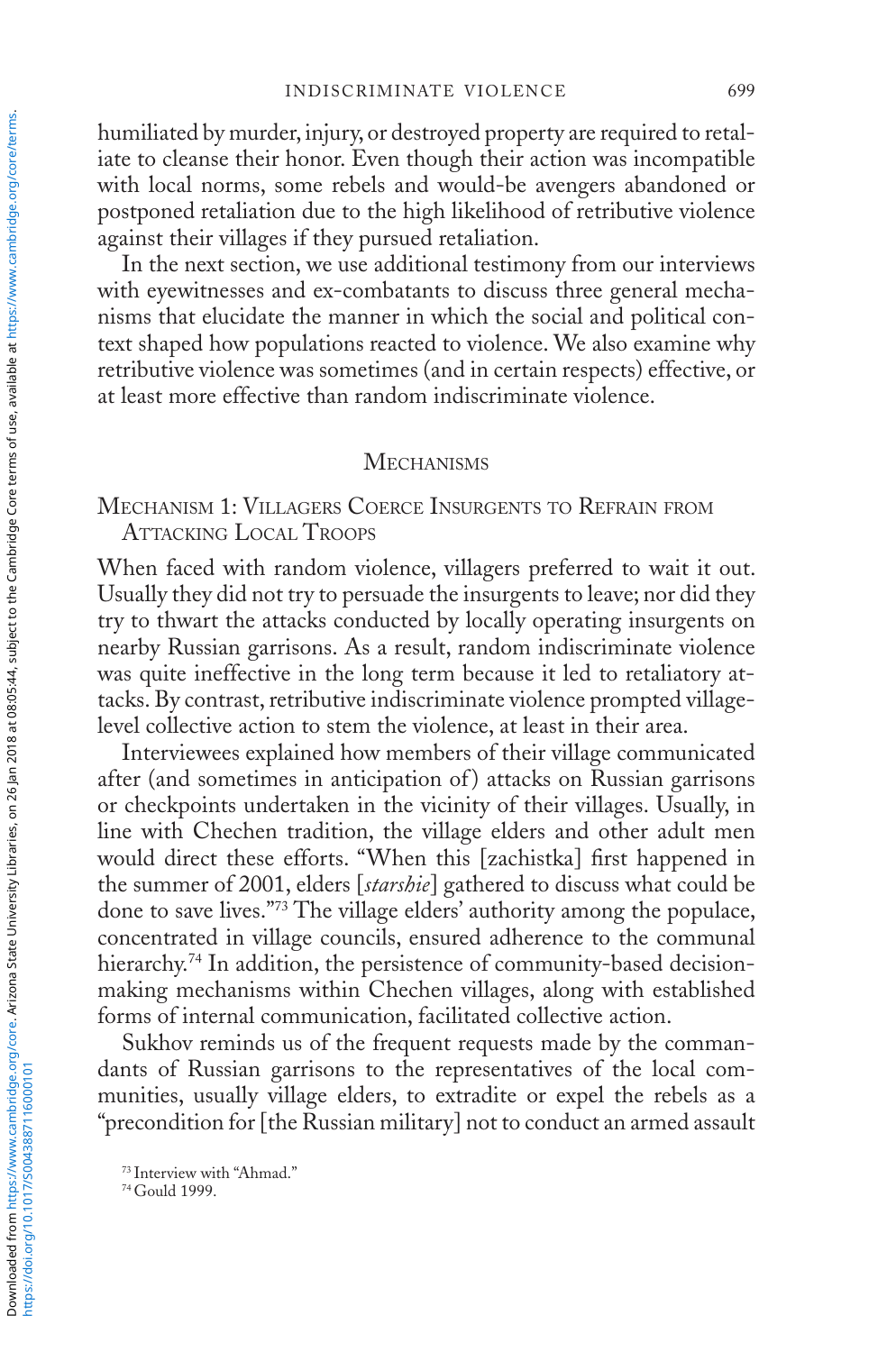or zachistka."75 But from the very outset, attempts to resist the activities of insurgents in their areas were controversial and often half-hearted. In fact, these pragmatic efforts to avoid bloodshed were enacted in stark contrast to the customary law, *adat*, which required villagers to show hospitality and support to the insurgents. As one interviewee explained:

*Nokhchalla* [the social code, related to adat] required not only that we not banish [the insurgents], but that we provide them with any necessary support, since they were Chechens, Muslims, as we were. . . . Sometimes, they were our relatives. Yet the risks were too high to sustain, so the elderly sent someone to the woods [insurgents] asking them to cease attacks on the Russians from within five kilometers or so of our village.76

When a single retributive action—either a zachistka or a shelling failed to force the villagers to reach a common understanding and expel the insurgents, interviewees revealed that "the horrible experience with two or more such punishments" usually achieved this goal.<sup>77</sup>

As a rule, village council decisions were unanimous and irreversible. Yet in some instances, community dissidents objected to such measures. Usually, aside from tradition-based motives, the opponents' main claim rested in the perceived amorality of such a move. "Why should we expel those who did the fighting [for our own sake], instead of aiding them?" asked one interviewee.78 Often, these dissident voices arose from the ranks of male villagers who were themselves the most common targets of attacks, since "the Russians primarily abducted males of conscript age who evoked the most suspicion" or "who were treated as potential fighters."79 But over time, some of these male dissidents "disappeared," while others simply left their villages, either joining the insurgents or leaving Chechnya altogether. On some occasions, dissident males were said to have been flipped and to have joined kadyrovtsy paramilitaries to avoid indiscriminate retributive violence.

Interviewees observed that the association of a zachistka with an ambush mounted from close proximity to a given village would soon initiate a sequence of actions and retributive actions—and thus served to weaken the position of local dissidents. "Whenever someone spoke of the necessity of helping our boys [insurgents], five others would argue

<sup>75</sup> Online interview with Ivan Sukhov, November 9, 2015.

<sup>76</sup> Interview with "Musa." For the ways in which Islam has served to forge a common identity among disparate groups in the Caucasus, see Siroky and Mahmudlu 2015.

<sup>77</sup> Interview with "Aslan."

<sup>78</sup> Interview with "Zaurbek."

<sup>79</sup> Interview with "Zaurbek."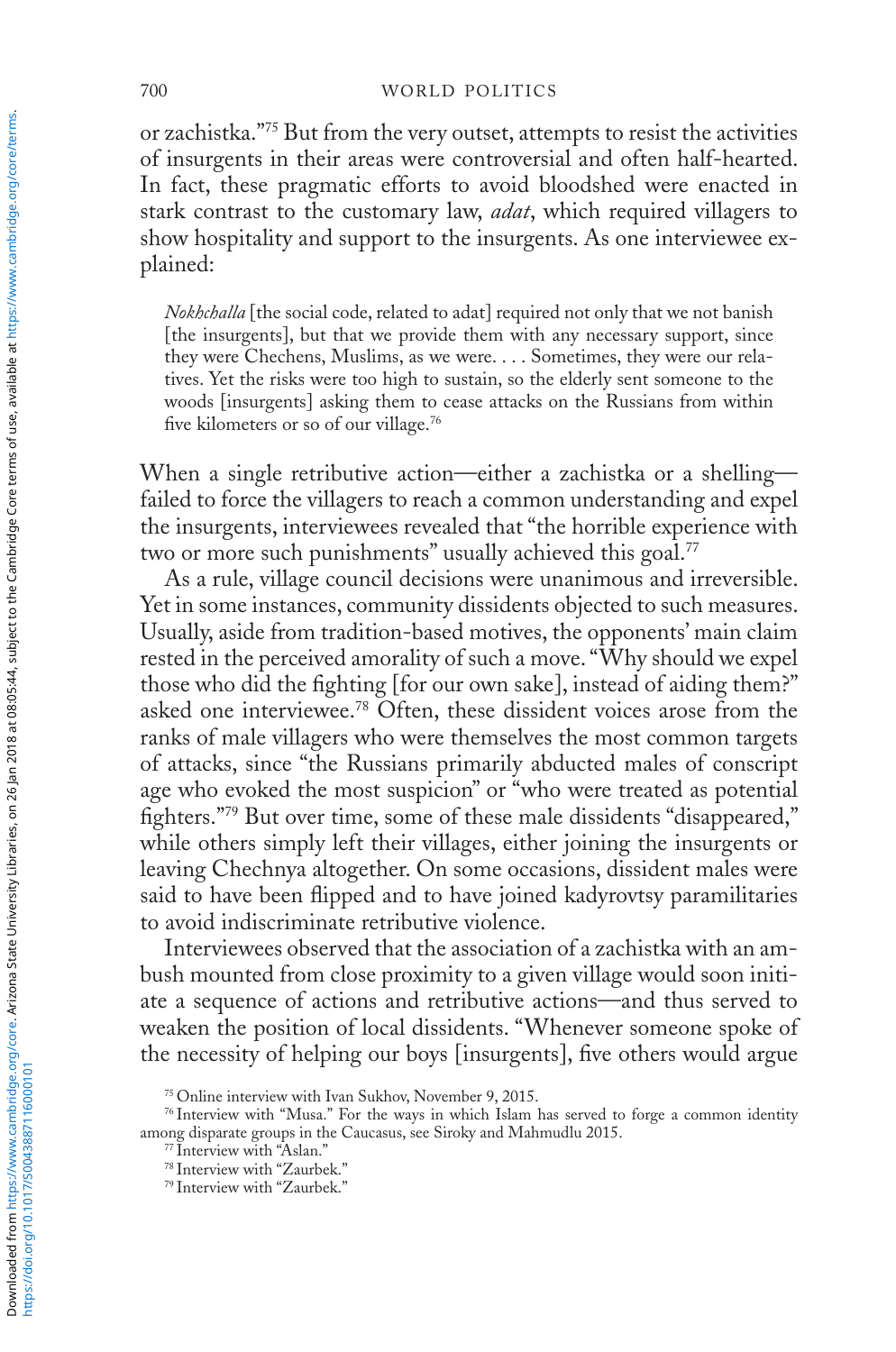that this would only cause more suffering, since at the end of the day we would be held accountable for all these attacks."80 Attesting to the pervasive sense of despair, one interviewee admitted that "the situation was really desperate . . . there was nothing to be done except to make sure that the insurgents [*boeviki*] left us alone."81

The insurgents reacted in a variety of ways to village requests to be "left alone"—it depended largely on the whim of the leaders of particular insurgent groups. For instance, Alexander Goltz and Galina Kovalskaya recall an incident when the elders of Shatoy village asked Ruslan Gelayev, a prominent insurgent leader, to leave their village to ensure the survival of its inhabitants. Gelayev, a well-known Chechen nationalist, allegedly responded, "Fine, I will leave . . . but tell me, where should I go? Which villages do you not feel sorry about? Or should we go away completely and leave our homeland—our heart—to be dishonored by the occupants?" Often, insurgent leaders submitted to pressure from locals and left the area. The adat-based generational dimension played a significant role, since "the insurgents had to take seriously what was told to them by the elders."82

The factor of blood kinship, and the intrinsic emotional attachment between the insurgents and their covillagers also appear to have played a significant role. This was further reinforced by the immense authority enjoyed by the village elders as leaders of the insurgents' own respective clans. Bound by Chechen traditions, insurgents often found themselves obliged to submit to the elders' authority, and to the majority decision of their fellow community members. Moreover, since the insurgents were often related to local villagers, they also had a great deal at stake during zachistki. They were all too aware that their continuing attacks on Russian troops would threaten the lives of their loved ones.

Particularly in the initial stages of the insurgency, but also later, these men often depended on their village-based relatives for supplies—food, medicine, clothing, weapons, and ammunition.<sup>83</sup> This often prompted the insurgents to either cease attacking local Russian troops or to move to a different area.<sup>84</sup> As one interviewee observed, the insurgents "had nothing to eat [which was a considerable problem in winter]. Either

<sup>80</sup> Interview with "Luiza."

<sup>&</sup>lt;sup>81</sup> Interview with "Aslambek."

<sup>82</sup> Interview with "Ilyas."

<sup>&</sup>lt;sup>83</sup> However, this factor was not as widespread as it might seem; in many reported cases, relatives abstained from providing support to the insurgents.

<sup>84</sup> Usually, this meant gaining resources from sympathizers among the local population (due to the tradition of hospitality or to those siding with them ideologically) and less commonly from their clanbased relatives located in other areas.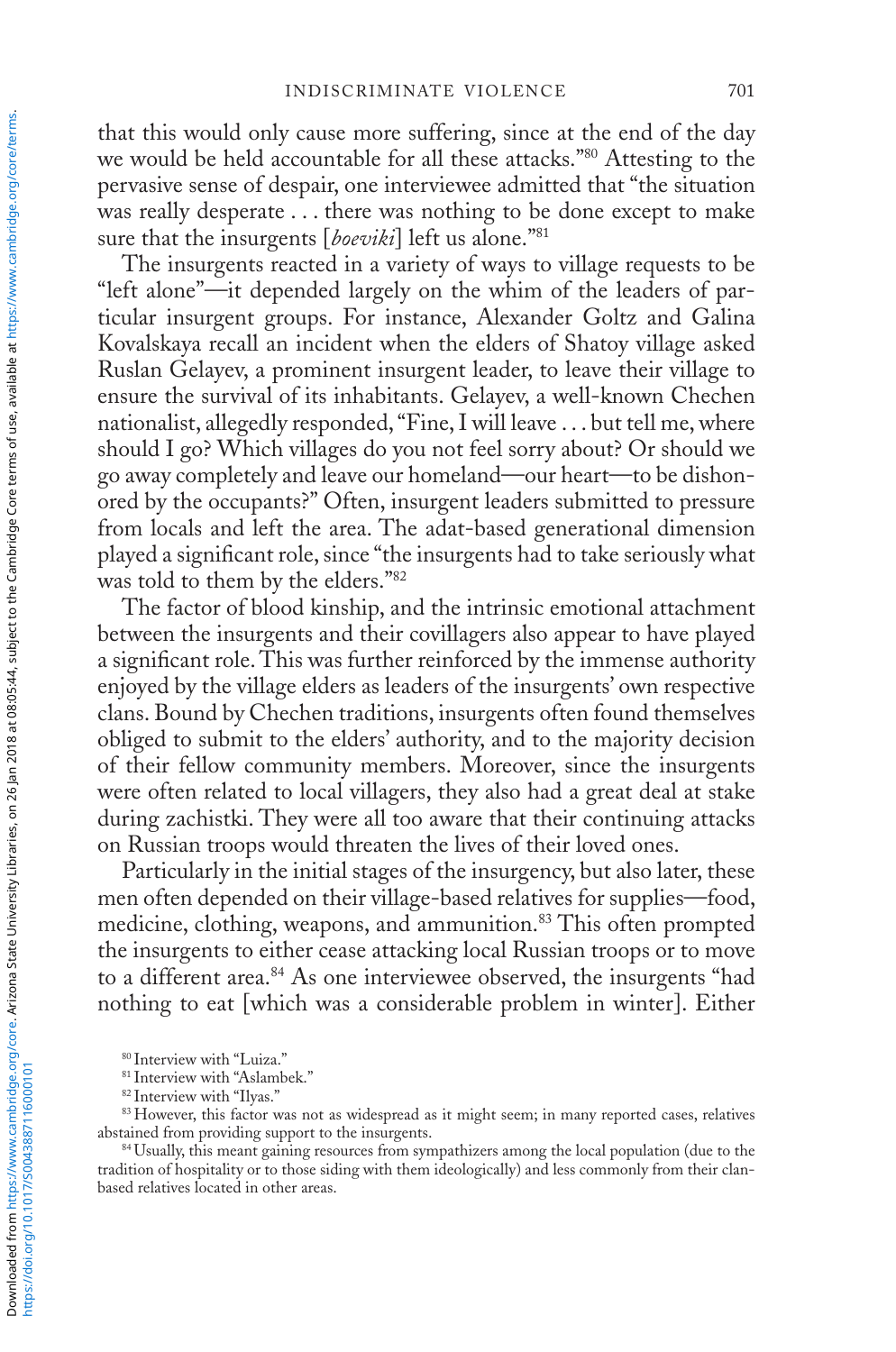they had to force us into aiding them, or they had to leave our mountains. Quite soon, they left."85

## Mechanism 2: Villagers Collaborate with Local Russian Troops to Expel Insurgents

Many village communities failed to expel the insurgents from their areas. When the insurgents refused to leave, villagers often tried to strike deals of nonaggression with nearby Russian garrisons and checkpoints.86 First and foremost, interviewees pointed to the fact that it was virtually impossible to force "alien" insurgents—those unrelated to their village communities by bonds of group membership or blood kinship—to desist from attacking Russian troops from the vicinity of those villages. "When [the insurgents] were alien to our village, they didn't know us and we didn't know them, they wouldn't really care about our requests . . . [since] they owed us nothing."87 As Goltz and Kovalskaya note, "the ideological rationale behind punitive operations is that the locals are bound up with the bandits and may thus influence their behavior. . . . For some reason, the federals are sure the bandits are always from a neighboring village, which is very often not true."88

Second, many interviewees asserted that the crucial determinant of whether the insurgents would remain in the area or leave it was the personality of the leader(s) of the insurgent group in question. "[The insurgent commanders] did what they considered appropriate; we lacked any tool to force them."89 Several interviewees suggested that the more the commander of a given insurgent group inclined toward the ideology of Wahhabism (a pejorative term, widespread in Russia and the North Caucasus, for Salafi-jihadism), the greater the likelihood that he would disregard the villagers' requests.<sup>90</sup> "Wahhabists didn't really care about the common people; they would just say they were leading a holy war and were happy to sacrifice their lives for the sake of jihad [and becoming *shahids*, or martyrs]. They said it was nothing bad for us to become shahids, too, since that was praiseworthy [*bogougodnoe delo*]."91 The occasional movements of such insurgent groups were largely dictated by tactical or seasonal needs, irrespective of the preferences and

<sup>85</sup> Interview with "Mairbek."

<sup>86</sup> Newsru.com 2001.

<sup>87</sup> Interview with "Ruslan."

<sup>88</sup> Goltz and Kovalskaya 2001.

<sup>89</sup> Interview with "Isa."

<sup>90</sup> Salafi-jihadism is a puritanical branch of Sunni Islam that advocates the cleansing of Islam from essentially non-Islamic practices. Interview with "Ramzan." 91 Interview with "Ramzan."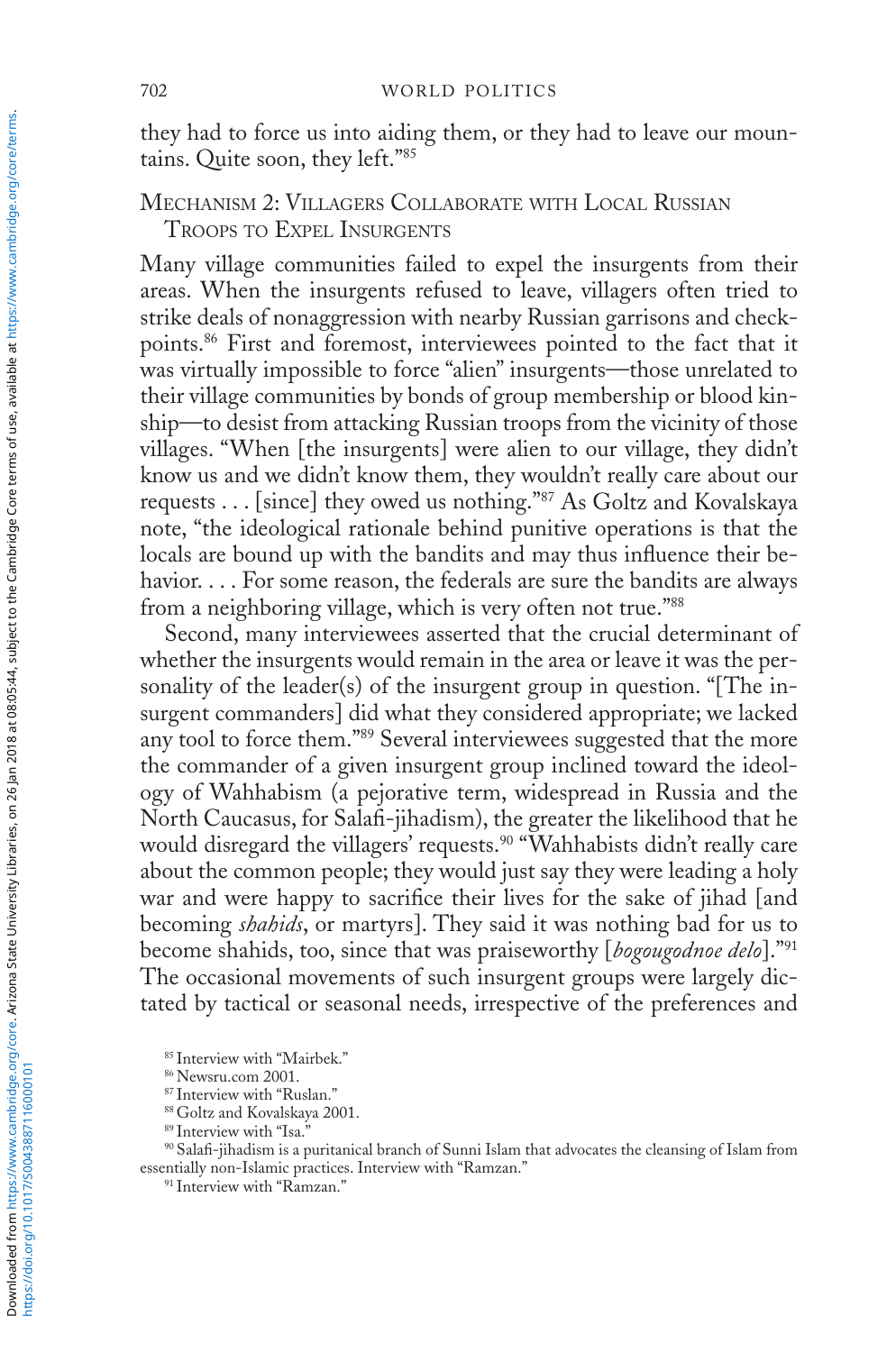activities of village communities. By contrast, those commanders who were identified as (secular) Chechen nationalists tended to be more empathetic toward the villagers.<sup>92</sup>

Another factor was the disparate approach to local, customary law that characterized the two main groups of insurgents: nationalists and jihadists. Nationalists acknowledged the validity of customary law, which elevated elders to the highest social stratum and meant that their authority had to be respected. Jihadists despised customary law, viewing it as essentially non-Islamic; they frequently refused to submit to the elders' authority.

If attacks on Russian troops persisted, the villagers inevitably faced the threat of multiple sweep operations, which in turn led them to take alternative measures to ensure their security. Sometimes, villagers would ask the commanders of the Russian troops in their area to give them arms, so that they themselves might expel the insurgents. In all reported cases, the Russian commanders refused to arm Chechen villagers. In a number of instances, villagers then approached the Groznybased pro-Moscow Chechen authority of Akhmad Kadyrov (and from 2004 onward, of his son, Ramzan Kadyrov) to supply weapons and ammunition or to form local self-defense units. They often received a positive response.

Yet the helpfulness of the commanders of kadyrovtsy paramilitaries was conditional. Young men from the villages in question were required to join the kadyrovtsy units that were based in Grozny, in some other large regional centers (such as Urus-Martan, Shali, Gudermes, and Shatoy), and increasingly in smaller towns and villages all over Chechnya.<sup>93</sup> This helped to ensure the loyalty of new recruits and reduced the chances that they would defect to the insurgents, taking their newly acquired weapons and ammunition with them. Once removed from their villages, new recruits were gradually deployed in combat against insurgents in Chechnya's mountainous areas, as well as in zachistki against the relatives of the insurgents.

This practice quickly cemented the new recruits' loyalty to the Kadyrov clan. Their deployment in combat was compounded by attacks on the insurgents' relatives and supporters, which pitted parts of the Chechen population against each other and massively multiplied

<sup>92</sup> Interview with "Adnan."

<sup>93</sup> Alternatively, many young Chechens joined kadyrovtsy units not just to expel local insurgents, but to provide security for themselves and their family members in the face of unceasing zachistki, since membership in the units was taken as a sign that they were "untouchable." See, for instance, Souleimanov 2015b.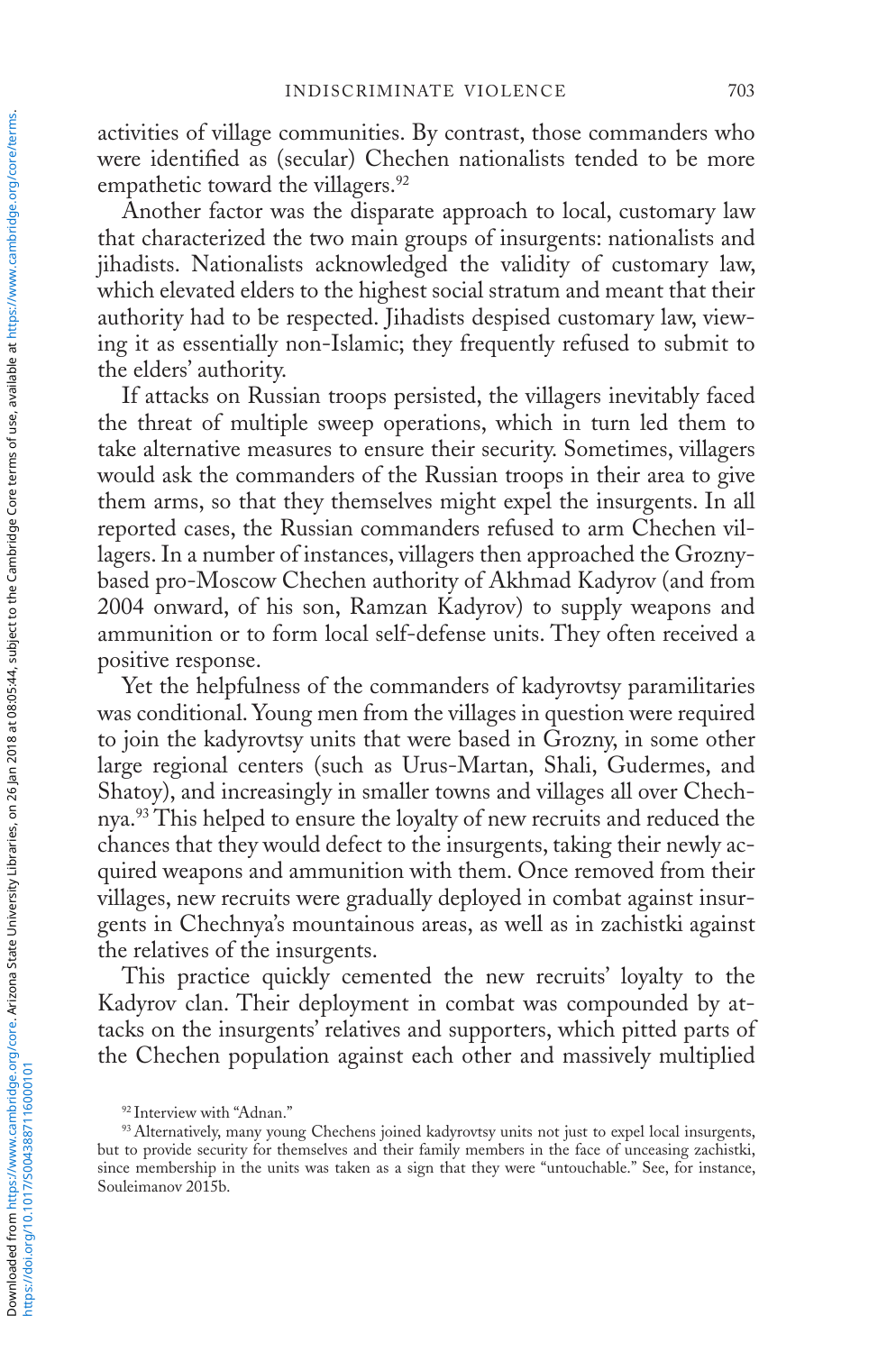#### 704 WORLD POLITICS

incidents of blood feud between groups of Chechens. With their route back to normal life in jeopardy and the fundamental need to ensure their own survival and that of their relatives, the new recruits were forced to pledge allegiance to the Kadyrov clan and to their brothersin-arms. As one interviewee put it, the new recruits "literally put their heads on the block, because if they or some of their relatives shifted their allegiance, these guys would have been killed."94

Over time, contingents of kadyrovtsy paramilitaries began to form in allied villages across the country with the aim of expelling insurgents from their respective areas. These units were created against the backdrop of the pro-Moscow Chechen authorities' pleas to the Kremlin to permit the deployment of Chechen paramilitaries instead of the Russian military, largely because of the latter's inability to target more selectively. As Akhmad Kadyrov stated when driving through the replacement of Russian Army–led sweep operations with kadyrovtsy, "[W]hen [Russian] soldiers arrive at a village with [their] military hardware, it causes panic and frightens people. Furthermore, such measures are entirely ineffective. The soldiers just arrest everybody indiscriminately, including the completely innocent."95 Soon, the Chechen paramilitaries engaged in combat against the local insurgents, often aided by units of Grozny-based kadyrovtsy. Their presence added to the available intelligence regarding the insurgent forces in the area and the social networks that supported them. "Things changed once some of our guys began telling kadyrovtsy where the fighters hide, who they get supplies from, or who their relatives are."<sup>96</sup> As a result, the largely random indiscriminate attacks previously carried out by Russian forces were replaced in many villages by more selective retributive attacks by coethnic Chechen paramilitaries.<sup>97</sup>

## Mechanism 3: Villagers Dissuade Potential Avengers from Joining the Insurgency

Some village men sought to join the insurgency in an attempt to retaliate for the humiliation, deaths, and injuries inflicted upon themselves and their relatives during previous counterinsurgency operations. In these cases, according to the interviewees, the men were usually urged by villagers to move to a distant location so as not to bring retribution on their fellow villagers:

<sup>94</sup> Interview with "Said.

<sup>95</sup> Quoted in Riskin 2003.

<sup>96</sup> Interview with "Shamil."

<sup>97</sup> See Lyall 2010; cf. Lyall, Shiraito, and Imai 2015. But villages that were still exposed to more random indiscriminate violence had no motivation to collaborate with the Russian authorities or with their Chechen proxies.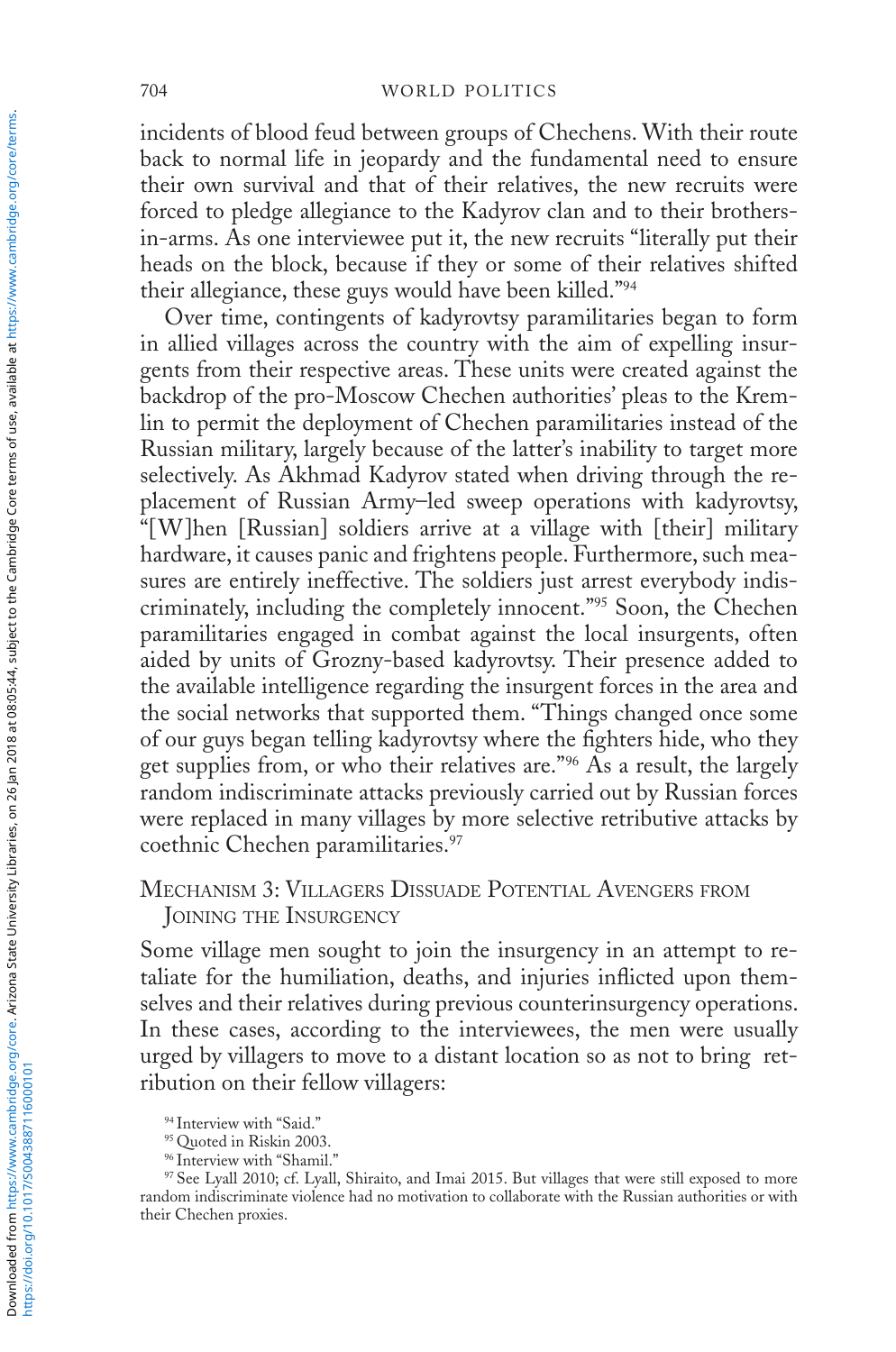Yes, there were such guys. We Chechens never leave insults unanswered, we have different customs.... But whenever a guy made a decision to go to the woods [join the insurgency], he was usually told by his relatives and the locals [*mestnie*] to leave the neighborhood in order not to bring attacks on our place.<sup>98</sup>

Owing to the high costs of dissident behavior, these arguments were generally persuasive. As one interviewee said, "It was commonly thought that this would cause more [common] harm than [individual] benefit."99 Indeed, "the risks were too high: When you decide to take blood on the [local] Russians, you risk that your relatives will be wiped out. Well, it was not absolute, but the risks were still too high."<sup>100</sup> For that reason, interviewees asserted, some insurgents ultimately renounced retaliation.

Notwithstanding the probable costs to their relatives and fellow villagers, some men attacked locally positioned Russian garrisons, especially when the avengers knew the identities of the Russian troops and could establish their guilt. In such cases, Chechen males targeted the perpetrators:

This was personal for them: When you see a [Russian] guy every day who had badly mistreated you or your relative a few weeks ago [in a zachistka], it's tough, you know . . . It was too difficult to remain cool-blooded and pretend nothing had happened, especially if you're a highlander [*gorets*], a Chechen.101

Interviewees differed on whether such attacks were justifiable. The traditionally minded favored retaliation, and usually referred to "honor" and the necessity for Chechen males to "wash off " the insult in order to "remain true Chechens."102 Those who condemned retaliation stressed the immense risks for the whole community, calling such attacks "acts of egoism and jeopardy."103

When would-be avengers lacked precise information about the identities of the Russian troops in question, they tended either to move away from the area and join insurgent groups in different locations, or to renounce retaliation altogether—but only, as some claimed, "for the time being."104 Indeed, since the Russian troops lived in entrenched garrisons and usually wore facemasks during zachistki, their identities

<sup>98</sup> Interview with "Hasan."

<sup>99</sup> Interview with "Albert."

<sup>&</sup>lt;sup>100</sup> Interview with "Ahmad."

<sup>&</sup>lt;sup>101</sup> Interview with "Magomad."

<sup>&</sup>lt;sup>102</sup> Elster 1990; Nisbett and Cohen 1996; Shackelford 2005; Sommers 2009.<br><sup>103</sup> Interview with "Fatima" and "Luiza." Interestingly, the Chechen women we interviewed (an admittedly small sample) appeared to be less supportive of blood revenge because of its dire consequences for their communities.

<sup>&</sup>lt;sup>104</sup> Interview with "Mairbek."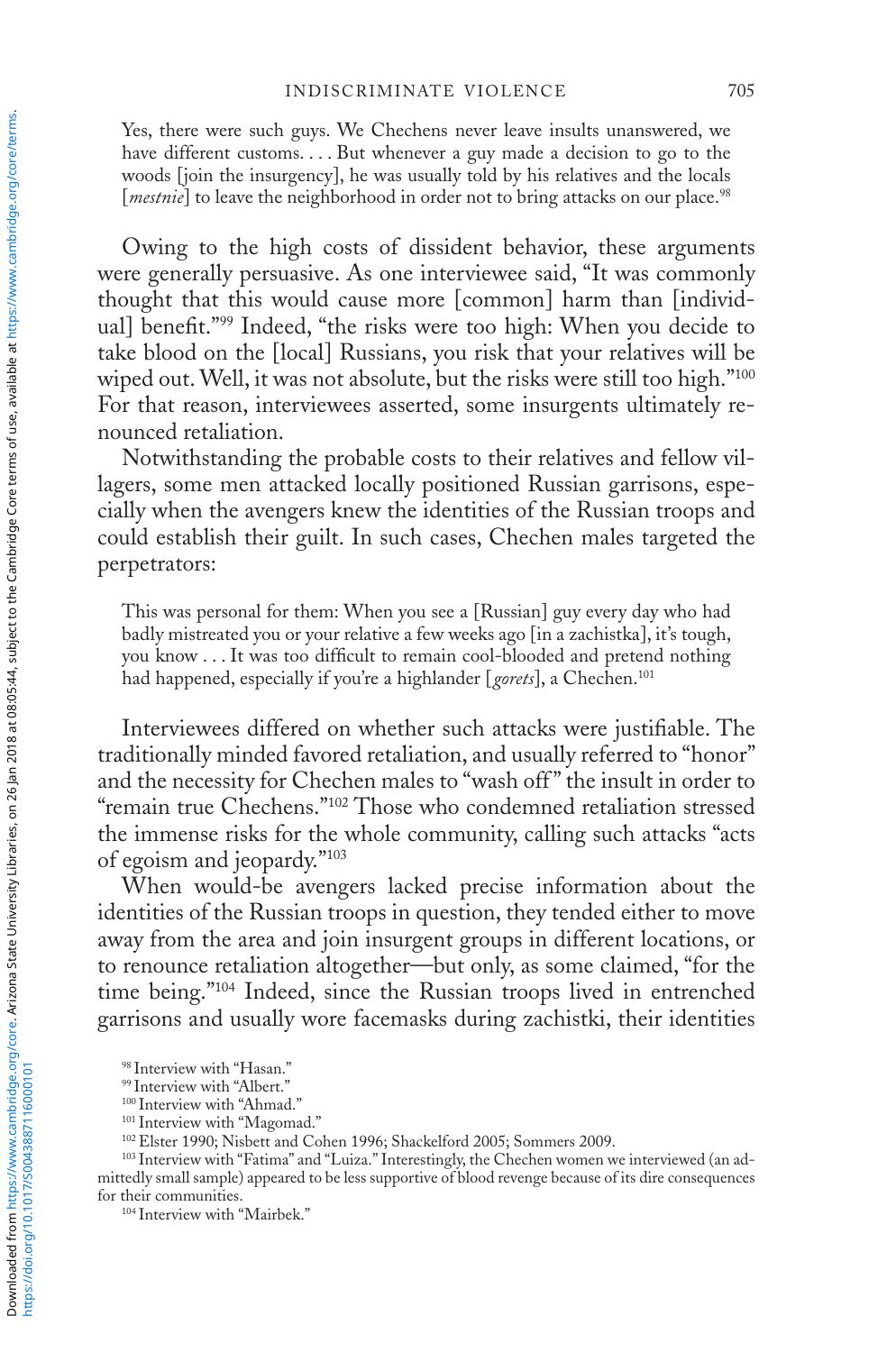generally remained concealed from local Chechens. This anonymity was decisive. Yet

for [some] avengers, it wasn't important who to [individually] murder for the sake of revenge, since they didn't know these Russians personally . . . so they'd have no problem retaliating on Russians in a different place, making sure their own relatives would not fall down as targets of a punitive zachistka.105

Compared to village communities exposed to indiscriminate retributive violence, Chechens who faced random violence were driven by a different motivation. Since "they would be targeted anyway, whatever they did or did not do, they just decided to die like a man [*kak muzhchina*]."106 Lacking fear of retributive assaults on their villages, they frequently targeted Russian garrisons in their home areas. In these cases, the clear link between guilt and punishment at the village level—and the ability of that community to change the situation on the ground faded away.

### **CONCLUSION**

This study shows that when deployed *retributively* against village communities, indiscriminate violence can contribute to the counterinsurgent's success in counterinsurgency in that it reduces subsequent insurgent activity in the targeted areas in the short term. But indiscriminate violence can also produce a whack-a-mole dynamic that often merely displaces violent retaliation to other areas. The theoretical and empirical approaches taken in this article highlight the importance of understanding how the social and political context shapes how populations react to different kinds of violence, and when. Two basic features of indiscriminate violence—its logic and its target group—are crucial in this regard.

Interviewees with firsthand experience of various forms of indiscriminate violence (zachistki, artillery shelling, and so on) have stated their ability to distinguish more or less clearly between instances of random and retributive violence. When indiscriminate violence is deployed retributively—following an assault upon Russian troops mounted from the vicinity of a nearby village, for example—its psychological impact was often severe enough to trigger anti-insurgent collective action on the part of villagers. That action sometimes compelled the insurgents

<sup>105</sup> Interview with "Zaurbek."

<sup>&</sup>lt;sup>106</sup> Interview with "Said."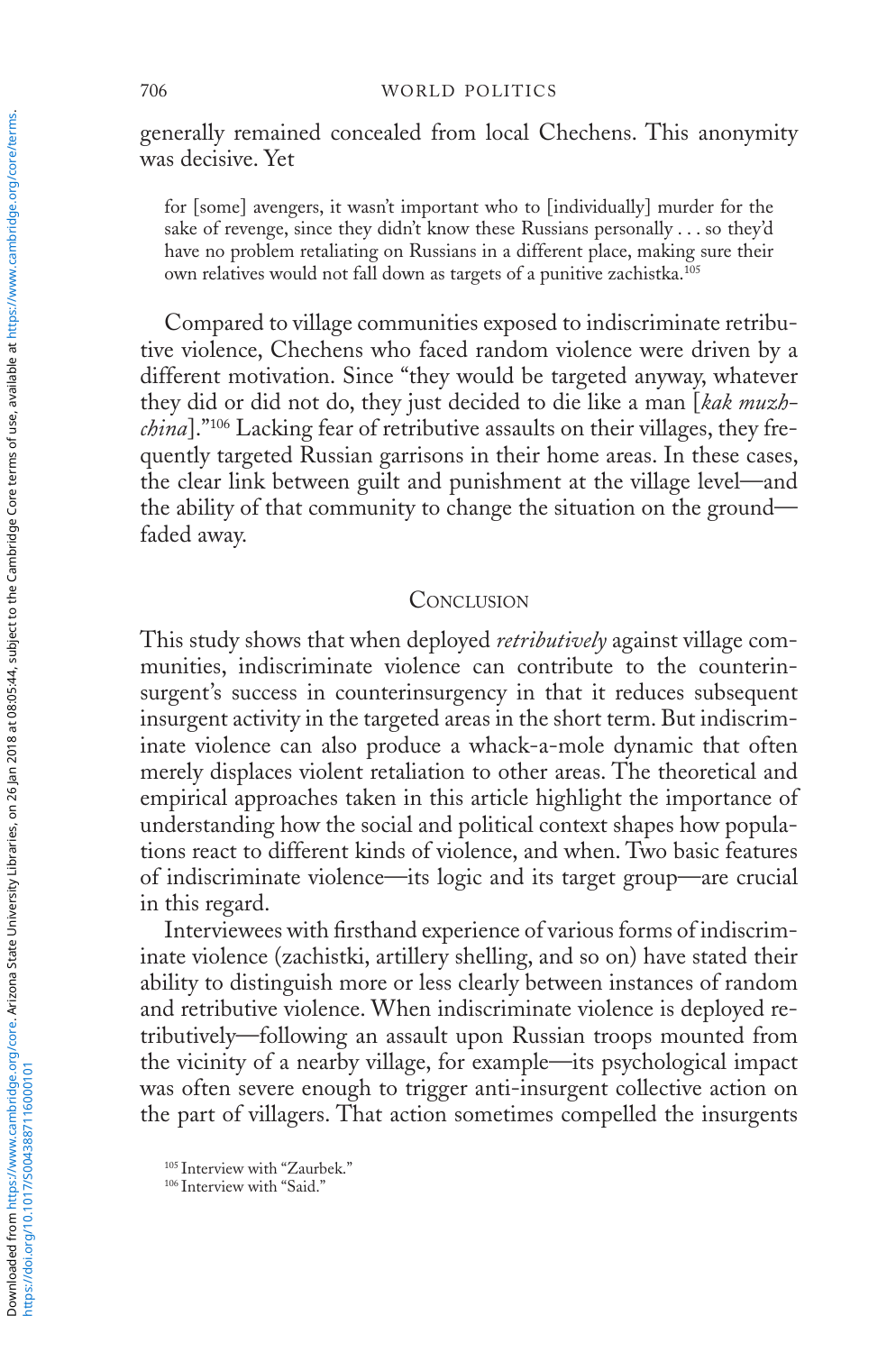to relocate, particularly when they were nationalist rather than jihadist rebels. Thus Russian troops were able to significantly raise the costs for the members of a given village community of providing support to insurgents, or even of just tolerating insurgent activity in the vicinity.

Specifically, the experience of effectively being held hostage by the nearby Russian garrisons' use of indiscriminate retributive violence prompted many Chechen villagers to engage in collective action to increase the safety of their communities. Three fundamental mechanisms of village-based collective action have been identified in this regard: first, urging local insurgents to refrain from attacking Russian troops within the proximity of the village in question; second, establishing their own militia units to expel the insurgents from their area and collaborating with pro-Moscow Chechen paramilitary units against the insurgents; and third, coercing fellow villagers to renounce retaliation and to refrain from joining insurgent groups (or to join insurgent groups operating in other areas).

The targeted rural village communities—unlike other significantly larger groups, such as ethnic and religious communities, cities, or social classes—are characterized by dense interpersonal ties and multiple channels of communication. It is also significant that their decisionmaking mechanisms are reinforced by the authority of village elders as community and/or clan leaders. These factors enable these communities to overcome the collective action problem.

While the evidence is qualitative, the logic of the argument fits with and the three mechanisms complement—existing, mostly quantitative, work. This study specifically builds on Lyall's pioneering research on the use of indiscriminate violence against Chechen villages in the first half of the 2000s.<sup>107</sup> Lyall's work is the sole piece of research to date that addresses this topic both on a theoretical level (that is, focusing on village communities and the deployment of indiscriminate violence) and on an empirical level (specifically emphasizing Russian army–led counterinsurgency in Chechnya). Instead of following the prevailing methodological approaches, such as list and endorsement experiments, our analysis uses painstakingly collected interviews with Chechen eyewitnesses and ex-combatants. This approach provides a more microlevel view of the incentives, motivations, and constraints, along with the actions and reactions, of the members of village communities. It also illuminates the logic behind the use of indiscriminate violence and the timing, location, and likelihood of insurgent retaliation.

<sup>107</sup> Lyall 2009.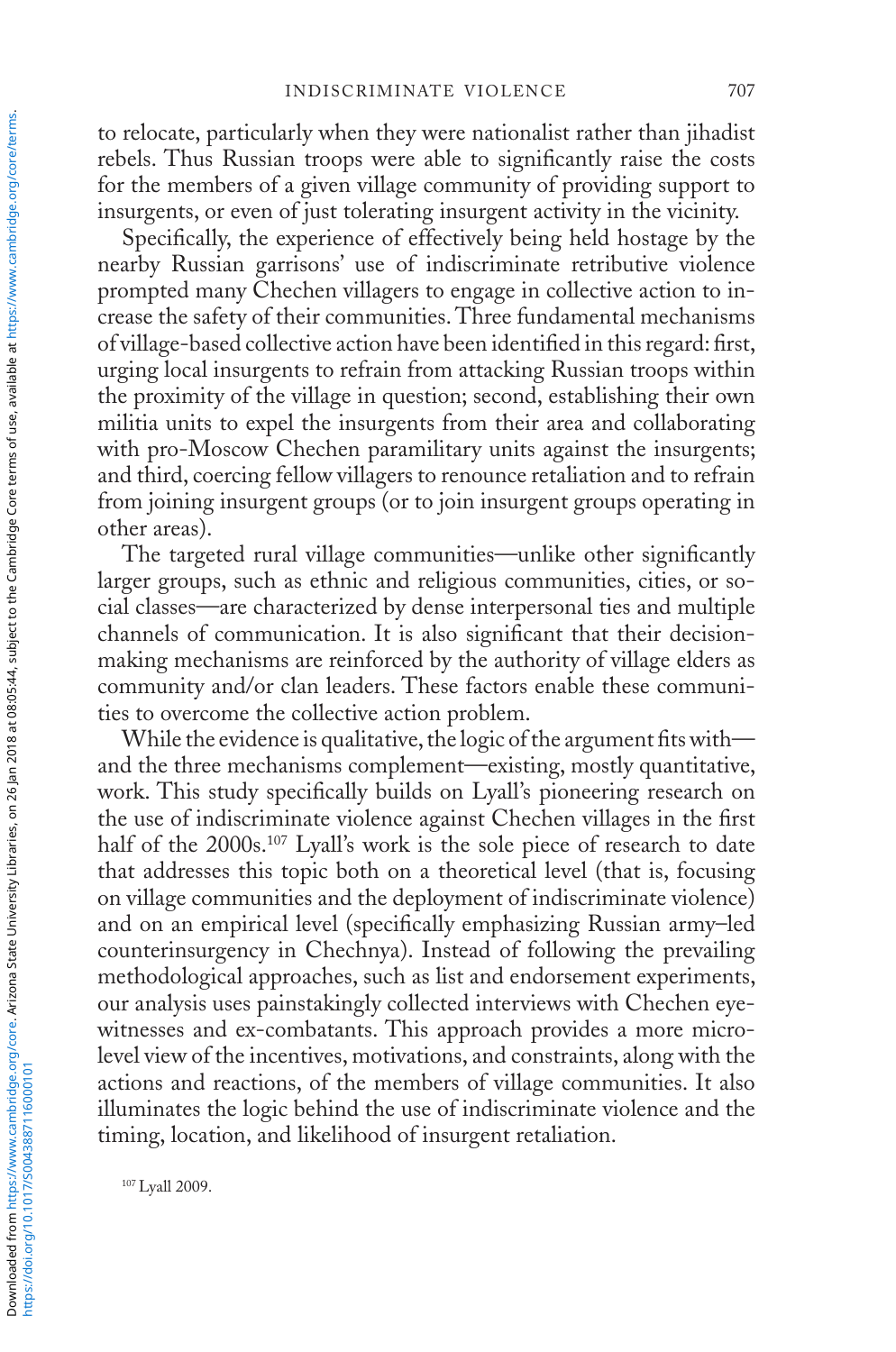Although indiscriminate violence may reduce insurgent activity in the targeted locations for a period of ninety days or so, as Lyall demonstrates persuasively, this does not necessarily mean that indiscriminate violence is an effective means of counterinsurgency. Our findings support Lyall's result that the use of indiscriminate violence leads to a drop in insurgent activity, but our study strongly qualifies his findings by limiting their geographic and temporal scope. We show that indiscriminate violence was effective only when it was deployed retributively, and not when it was deployed randomly. We also demonstrate that its efficacy was somewhat ephemeral because prospective avengers often sought retaliation after a period of time needed to recover and organize an attack. Those willing to retaliate against retributive indiscriminate violence usually did so in other areas to make sure their fellow villagers and relatives were not targeted in subsequent retribution. Over time, this resulted in a high degree of mobility among the insurgents in the early 2000s. By the mid-2000s, when kadyrovtsy units started to deploy selective violence against insurgents and their family members en masse, the insurgents relocated into remote, sparsely populated areas in the southern part of the country.

Distinguishing between random and retributive forms of indiscriminate violence adds a crucial level of detail and a microlevel focus that quantitative analyses usually lack. It also allows us to examine the particular mechanisms on the ground that forced members of Chechen village communities to refrain from using violence against Russian troops, to coerce insurgents from so doing, or to carry out retaliation on Russian troops from other areas. All of these actions contributed to the short-term decline of insurgent activity near the villages in the targeted area. Further research on indiscriminate retributive violence—and on village communities as the target of such violence—is required. Future studies may explore whether the dynamics in Chechen village communities also apply to violence in other clan-based societies where similar sociocultural codes emphasize honor and elevate village elders in a hierarchical social structure that facilitates village-level decision-making and collective action.

#### **REFERENCES**

Anderson, Benedict. 1991. *Imagined Communities: Reflections on the Origin and Spread of Nationalism*, 2nd ed. New York, N.Y.: Verso.

Anderson, David. 2005. *Histories of the Hanged: The Dirty War in Kenya and the End of Empire*. New York, N.Y.: W. W. Norton & Company.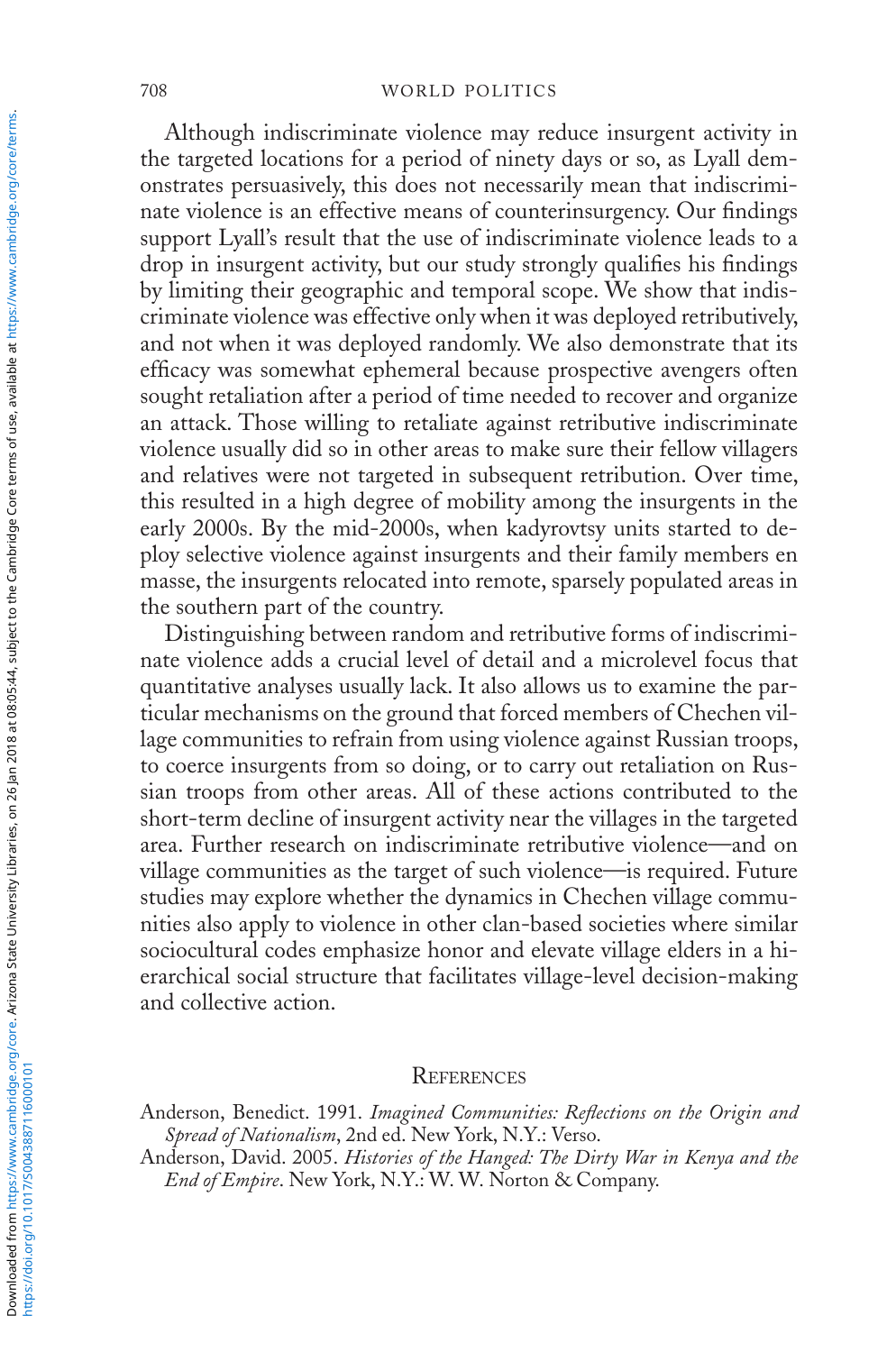- Bennigsen-Broxup, Marie, ed. 1992. *The North Caucasus Barrier: The Russian Advance Towards the Muslim World*. New York, N.Y.: St. Martin's Press.
- Blank, Stephen J., ed. 2012. *Russia's Homegrown Insurgency: Jihad in the North Caucasus.* Strategic Studies Institute Monograph. Carlisle, Pa.: Strategic Studies Institute, US Army War College Press.
- Campana, Aurélie, and Kathia Légaré. 2010. "Russia's Counterterrorism Operation in Chechnya: Institutional Competition and Issue Frames." *Studies in Conflict & Terrorism* 34, no. 1: 47–63.
- Daly, M. W. 2007. *Darfur's Sorrow: A History of Destruction and Genocide.* Cambridge, UK: Cambridge University Press.
- Downes, Alexander B. 2007. "Draining the Sea by Filling the Graves: Investigating the Effectiveness of Indiscriminate Violence as a Counterinsurgency Strategy." *Civil Wars* 9, no. 4: 420–44.
- ———. 2008. *Targeting Civilians in War.* Ithaca, N.Y.: Cornell University Press.
- Elliott, David W. P. 2003. *The Vietnamese War: Revolution and Social Change in the Mekong Delta, 1930–1975*. Armonk, N.Y.: M. E. Sharpe.
- Elster, Jon. 1990. "Norms of Revenge." *Ethics* 100, no. 4: 862–85.
- Gammer, Moshe. 2006. *The Lone Wolf and the Bear: Three Centuries of Chechen Defiance of Russian Rule*. Pittsburgh, Pa.: University of Pittsburgh Press.
- Goltz, Alexander, and Galina Kovalskaya. 2001. "S novym etapom. Razmeshchenie voennykh v chechenskikh selakh obernetsia bedoi i dla voennykh, i dla mestnyx zhitelei" [The deployment of troops in Chechen villages will bring disaster to both the military and the locals]. *Itogi* 2, no. 240. At http://www .itogi.ru/archive/2001/2/119792.html, accessed November 5, 2015.
- Goodwin, Jeff. 2001. *No Other Way Out: States and Revolutionary Movements, 1945–1991.* Cambridge, UK: Cambridge University Press.
- Goudy, Willis J. 1990. "Community Attachment in a Rural Region." *Rural Sociology* 55, no. 2: 178–98.
- Gould, Roger V. 1999. "Collective Violence and Group Solidarity: Evidence from a Feuding Society." *American Sociological Review* 64, no. 3: 356–80.
- Hahn, Gordon M. 2008. "The *Jihadi* Insurgency and the Russian Counterinsurgency in the North Caucasus." *Post-Soviet Affairs* 24, no. 1: 1–39.
- Hashim, Ahmed S. 2006. *Insurgency and Counter-Insurgency in Iraq*. Ithaca, N.Y.: Cornell University Press.
- Hughes, James. 2007. *Chechnya: From Nationalism to Jihad*. Philadelphia, Pa.: University of Pennsylvania Press.
- Hultquist, Philip. 2012. "Rebel Threat, State Repression and the Intensity of Internal Armed Conflict: Unpacking Endogenous Escalation." Paper presented at the Annual Convention of the International Studies Association, San Diego, Calif., April 1–4.
- Kalyvas, Stathis N. 2004. "The Paradox of Terrorism in Civil War." *The Journal of Ethics* 8, no. 1: 97–138.
	- ———. 2006. *The Logic of Violence in Civil War.* Cambridge, UK: Cambridge University Press.
	- -. 2008. "Promises and Pitfalls of an Emerging Research Program: The Microdynamics of Civil War," In Stathis N. Kalyvas, Ian Shapiro, and Tarek Masoud, eds., *Order, Conflict, Violence*. Cambridge, UK: Cambridge University Press: 397–421.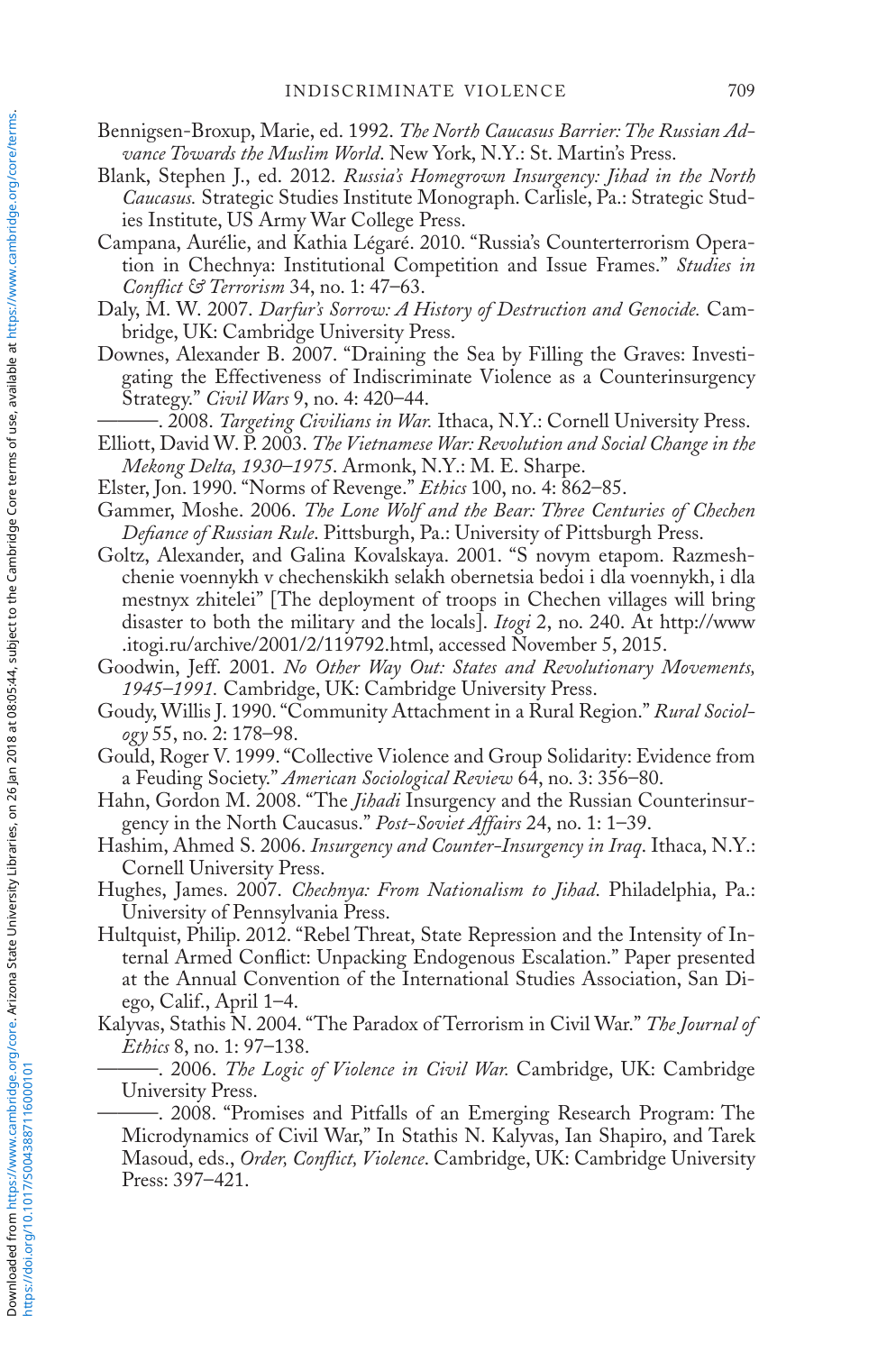- Kalyvas, Stathis N., and Matthew Adam Kocher 2007. "How 'Free' Is Free Riding in Civil Wars? Violence, Insurgency, and the Collective Action Problem." *World Politics* 59, no. 2 ( January): 177–216.
- Kim, Younkyoo, and Stephen Blank. 2013. "Insurgency and Counterinsurgency in Russia: Contending Paradigms and Current Perspectives." *Studies in Conflict & Terrorism* 36, no. 11: 917**–**32.
- Kramer, Mark. 2005. "The Perils of Counterinsurgency: Russia's War in Chechnya." *International Security* 29, no. 3: 5–63.
- Kress, Moshe, and Roberto Szechtman. 2009. "Why Defeating Insurgencies Is Hard: The Effect of Intelligence in Counterinsurgency Operations—A Best Case Scenario." *Operations Research* 57, no. 3: 578–85.
- Krüger, Jule, and Chris Davenport. 2012. "Who Targets Whom How and Why? A Multidimensional Approach to Understanding Violence." Paper presented at the Advancing the Scientific Study of Conflict and Cooperation: Alternative Perspectives from the UK and Japan conference, Colchester, UK, March 20–22.
- Lebedev, Viktor. 1984. *Spravochnik ofitsera nazemnoy artillerii* [A Guide of the Officer of Field Artillery]. Moscow, USSR: Voenizdat.
- Lichbach, Mark Irving. 1995. *The Rebel's Dilemma*. Ann Arbor, Mich.: University of Michigan Press.
- Lyall, Jason. 2009. "Does Indiscriminate Violence Incite Insurgent Attacks? Evidence from Chechnya." *Journal of Conflict Resolution* 53, no. 3: 331–62.
	- ———. 2010. "Are Co-Ethnics More Effective Counterinsurgents? Evidence from the Second Chechen War." *American Political Science Review* 104, no. 1:  $1 - 20$ .
	- ———. 2014. "Process Tracing, Causal Inference, and Civil War." In Andrew Bennett and Jeffrey T. Checkel, eds., *Process Tracing: From Metaphor to Analytic Tool*, Cambridge, UK: Cambridge University Press.
- Lyall, Jason, Yuki Shiraito, and Kosuke Imai. 2015. "Coethnic Bias and Wartime Informing." *Journal of Politics* 77, no. 3: 833–48.
- Maksakov, IIya. 2000. "Chto ozhidaet Chechnyu v novom godu" [What awaits Chechnya in the New Year]. *Nezavisimaya gazeta*, December 27.
- Mason, T. David, and Dale A. Krane. 1989. "The Political Economy of Death Squads: Toward a Theory of the Impact of State-Sanctioned Terror." *International Studies Quarterly* 33, no. 2: 175–98.
- Miakinkov, Eugene. 2011. "The Agency of Force in Asymmetrical Warfare and Counterinsurgency: The Case of Chechnya." *Journal of Strategic Studies* 34, no. 5: 647–80.
- Muchlinski, David, David S. Siroky, Jingrui He, and Matthew Kocher. 2016. "Comparing Random Forest with Logistic Regression for Predicting Class-Imbalanced Civil War Onset Data." *Political Analysis* 24, no. 1: 87–103.

*Nezavisimoe voennoe obozrenie*. 1995. No. 3, November 18.

- Newsru.com. 2001. "Rossiyskiy soldat zayavlaet, chto ego zastavlyali imitirovat' terakty chechenskikh boevikov" [A Russian soldier claims he was forced to imitate terrorist acts of Chechen fighters]. August 13. At http://www.newsru .com/russia/13aug2001/independent.html, accessed November 10, 2015.
- Nisbett, Richard E., and Dov Cohen. 1996. *Culture of Honor: The Psychology of Violence in the South.* Boulder, Colo.: Westview Press.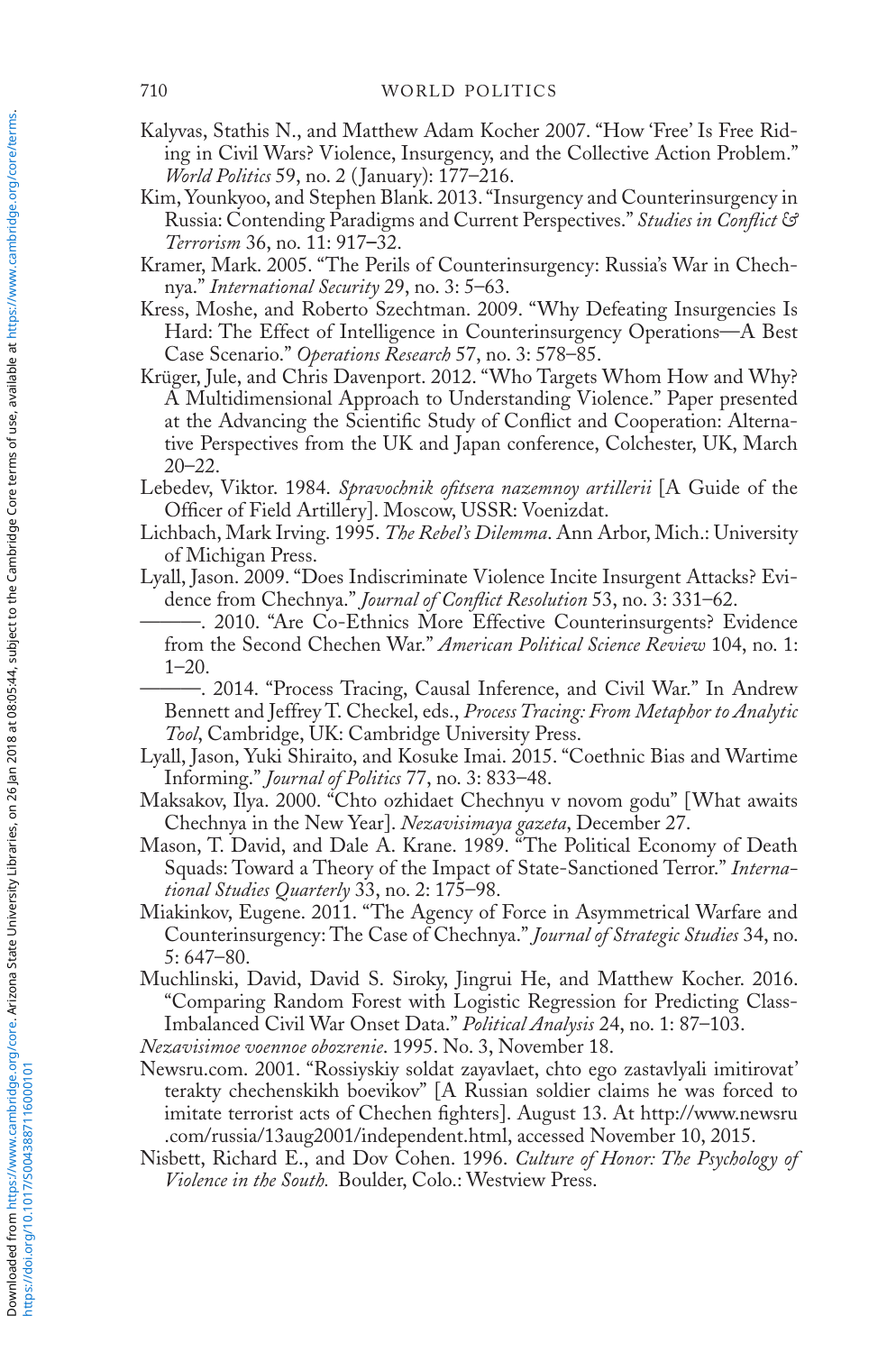- Ostrom, Elinor. 1990. *Governing the Commons: The Evolution of Institutions for Collective Action*. Cambridge, UK: Cambridge University Press.
- Parfitt, Tom. 2011. "Russian Colonel Who Killed Chechen Woman Shot Dead in Moscow." *The Guardian*. June 10. At http://www.theguardian.com/world /2011/jun/10/russian-colonel-murdered-chechen-teenager-shot-dead-mos cow, accessed June 25, 2014.
- Popplewell, Richard. 1995. "'Lacking Intelligence': Some Reflections on Recent Approaches to British Counter-Insurgency, 1900–1960." *Intelligence and National Security* 10, no. 2: 336–52.
- Radio Ekho Moskvy. 2002. "Defekt prisutstviya rossiyskoy armii v Chechne." [The effect of the Russian army presence in Chechnya]. July 24. At http:// www.echo.msk.ru/programs/beseda/19154/, accessed November 15, 2014.
- Ratelle, Jean-François. 2015. "A Critical Assessment of the Scholarship on Violent Conflicts in the North Caucasus during the Post-Soviet Period." *Caucasus Survey* 3, no. 1: 1–24.
- Riskin, Andrei. 2003. "Kadyrov trebuyet vse bol'she deneg" [Kadyrov requires increasingly more money]. *Nezavisimaya gazeta*. May 19. At http://www.ng.ru /regions/2003-05-19/9\_kadyrov.html, accessed December 8, 2014.
- Russell, John. 2007. *Chechnya—Russia's "War on Terror."* London, UK: Routledge.
- Sagramoso, Domitilla. 2012. "The Radicalisation of Islamic Salafi *Jamaats* in the North Caucasus: Moving Closer to the Global *Jihad* ist Movement?" *Europe-Asia Studies* 64, no. 3: 561–95.
- Salehyan, Idean, David S. Siroky, and Reed Wood. 2014. "External Rebel Sponsorship and Civilian Abuse: A Principal Agent Analysis of Wartime Atrocities." *International Organization* 68, no. 3: 633–61.
- Shackelford, Todd K. 2005. "An Evolutionary Psychological Perspective on Cultures of Honor." *Evolutionary Psychology* 3, no. 1: 381–91.
- Siroky, David S. 2016. "The Sources of Secessionist War: The Interaction of Local Control and Foreign Forces in Post-Soviet Georgia." *Caucasus Survey* 4, no. 1: 63–91.
- Siroky, David S., and Valeriy Dzutsev. 2015. "The Empire Strikes Back: Ethnicity, Terrain, and Indiscriminate Violence in Counterinsurgencies." *Social Science Quarterly* 96, no. 3: 807–29.
- Siroky, David S., Valeriy Dzutsev, and Michael Hechter. 2013. "The Differential Demand for Indirect Rule: Evidence from the North Caucasus." *Post-Soviet Affairs* 29, no. 3: 268–86.
- Siroky, David S., and Ceyhun Mahmudlu. 2016. "E Pluribus Unum? Ethnicity, Islam and the Construction of Identity in Azerbaijan." *Problems of Post-Communism* 63, no. 2: 94–107.
- Sommers, Tamler. 2009. "The Two Faces of Revenge: Moral Responsibility and the Culture of Honor." *Biology and Philosophy* 24, no. 1: 35–50.
- Souleimanov, Emil A. 2007. *An Endless War: The Russian-Chechen Conflict in Perspective.* Frankfurt, Germany: Peter Lang.
	- ———. 2011. "The Caucasus Emirate: Genealogy of an Islamist Insurgency." *Middle East Policy Council* 18, no. 4: 155–68.
	- ———. 2015a. "An Ethnography of Counterinsurgency: *Kadyrovtsy* and Moscow's Policy of Chechenization." *Post-Soviet Affairs* 31, no. 2: 91–114.
		- –. 2015b. "Jihad or Security? Understanding the Jihadization of Chechen